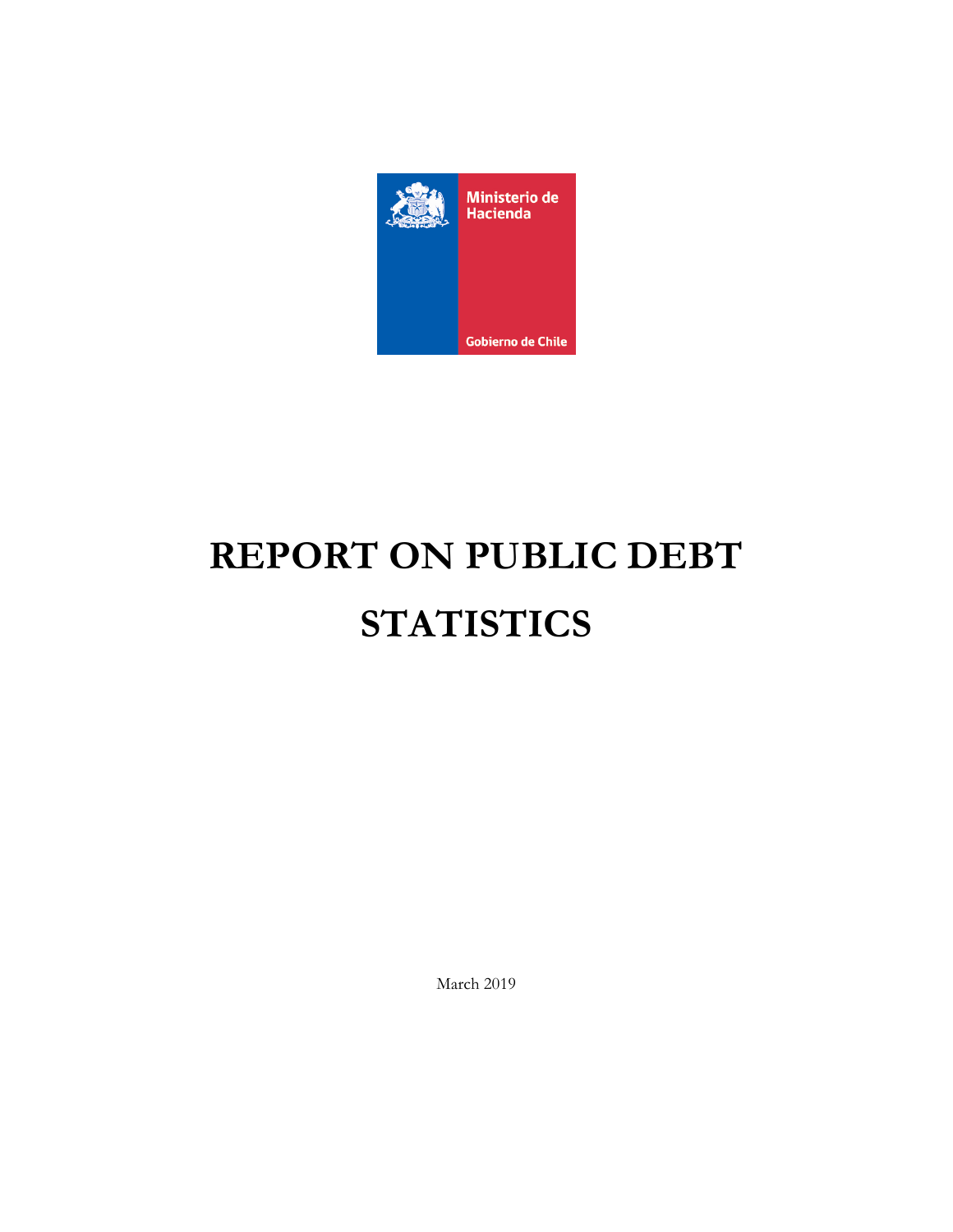# **TABLE OF CONTENTS**

| Н. 1.          |                                                                                |  |
|----------------|--------------------------------------------------------------------------------|--|
| $\text{II}.2.$ |                                                                                |  |
| $\text{II}.3.$ |                                                                                |  |
| II.4.          |                                                                                |  |
| $\Pi$ . 5.     |                                                                                |  |
|                |                                                                                |  |
|                |                                                                                |  |
|                |                                                                                |  |
|                | Assets, Liabilities and Amortizations of the Central Bank of Chile  16         |  |
|                |                                                                                |  |
|                | Government Company Debt and Guaranteed Debt of the Rest of the Public Sector19 |  |
|                |                                                                                |  |
|                |                                                                                |  |
|                |                                                                                |  |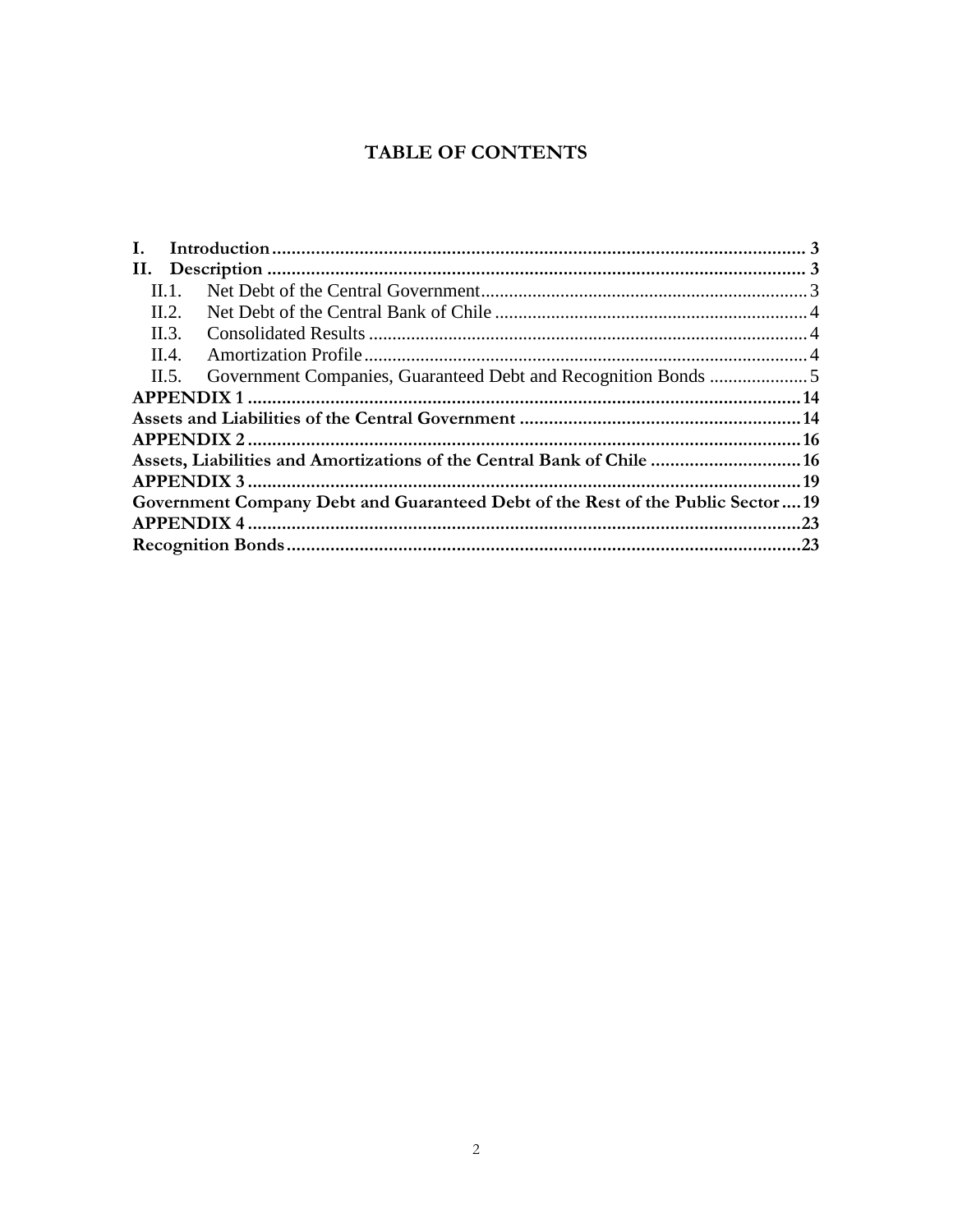## <span id="page-2-0"></span>**I. Introduction**

This report provides a systematized view of the statistics on assets and liabilities of the Central Government, the Central Bank and Government Companies. The figures correspond to the 12 months of each year from 2006 to 2018. The historical series are available from 1991 in an excel spread-sheet published on the institutional web page of the Ministry of Finance (http://www.hacienda.cl/english/public-debt-office.html).

This information is the result of a joint effort of different institutions. For the Central Government, the sources are the General Comptroller of the Republic (CGR), the Treasury Service (TS) and the Budget Office (Dipres). The Central Bank has collaborated closely with the Ministry of Finance in providing figures on its financial assets and liabilities in the format required for this report. As of 2002, the Central Bank began to include in the notes to its balance sheets the details necessary to reconstruct the figures that are presented in this report. The information on government companies was obtained from the audited financial statements, while data on guaranteed debt of the rest of the public sector was provided by the Treasury Service. Statistics on recognition bonds were provided by the Social Security Institute (in Spanish, IPS), ex Social Security Normalization Institute (in Spanish, INP).

The study considers the methodological change of GDP accounting, and the last GDP data available with its 2013 reference. In this sense, the figures –as a percentage of GDP- not necessarily fit with former reports. At the same time, Central Bank data as of December 2018 is provisory.

#### <span id="page-2-1"></span>**II. Description**

#### <span id="page-2-2"></span>**II.1. Net Debt of the Central Government**

At December 2017, the gross debt of the Central Government totaled Ps 48,870,460 million, equal to 25.6% of GDP, a nominal increase of Ps. 6,459,545 million compared to December 2017. Investments in financial assets totaled Ps. 37,997,313 million in the same period, equal to 19.9% of GDP, 0.7% lower compared to December 2017.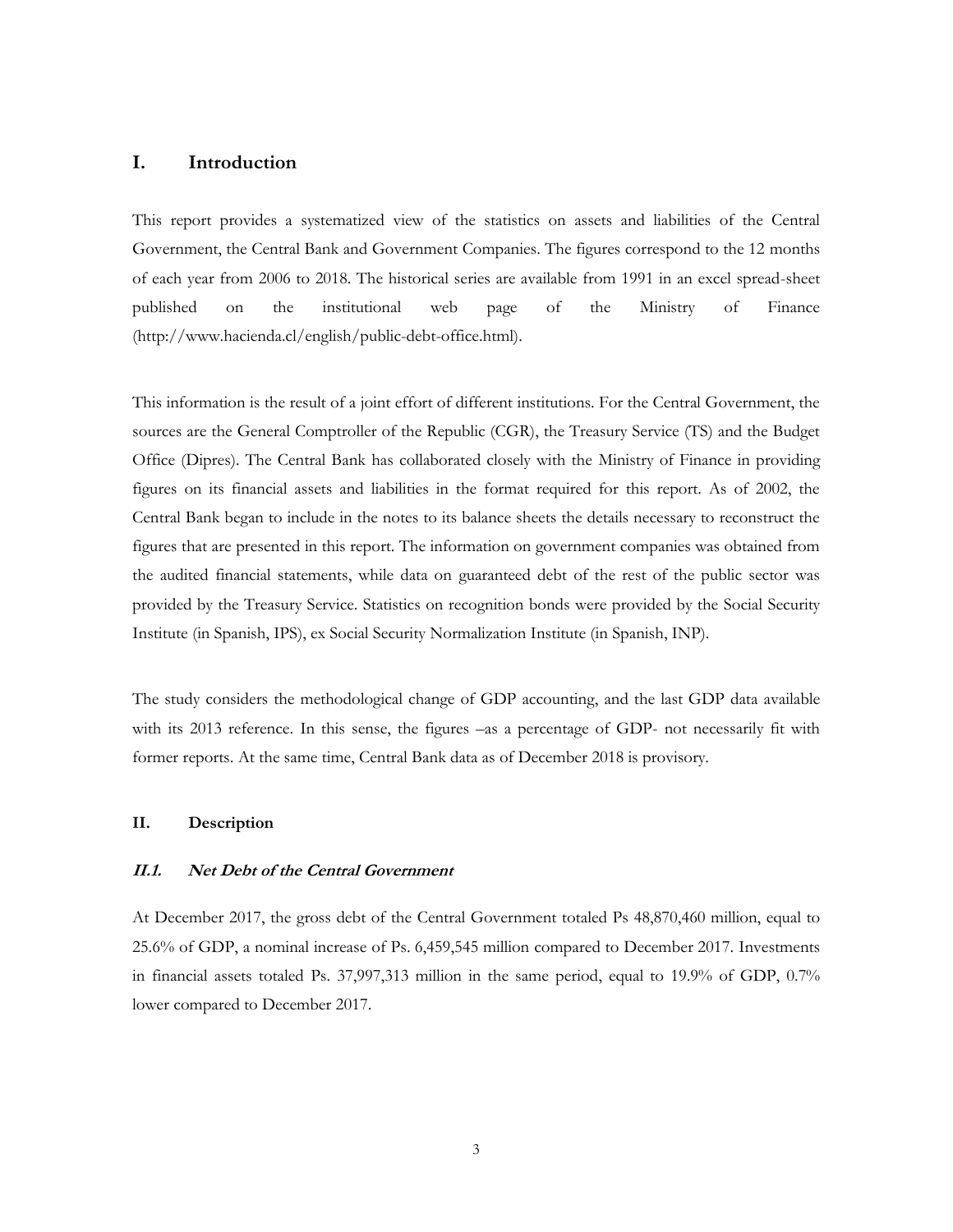The increase of financial liabilities and the decrease in financial assets (as a percentage of GDP), resulted in a debt position of the Central Government by Ps. 10,873,146 million, reaching 5.7% of GDP as of December 2018, in comparison to 4.4% of December 2017.

#### <span id="page-3-0"></span>**II.2. Net Debt of the Central Bank of Chile**

The Central Bank of Chile liabilities as of December 2018 were equal to 10.6% of GDP, 0.1 percentage points more than December 2017. Central Bank assets were equal to 14.7% of GDP, which represents an increase of 1.2 percentage points in comparison to December 2017.

The Central Bank recorded net liabilities of -Ps. 7,881,789, equal to a -4.1% of GDP, in comparison to -3.0% of December 2017.

## <span id="page-3-1"></span>**II.3. Consolidated Results**

The consolidated gross debt of the Central Government and the Central Bank of Chile was equal to 35.5% of GDP as of December 2018, 1.9 percentage points higher than it was at the end of 2017. The consolidated net debtor position was equal to 1.6% of GDP, with a decrease of net creditor position by Ps. 527,849 million compared to the end of 2017.

#### <span id="page-3-2"></span>**II.4. Amortization Profile**

The amortizations of consolidated debt of the Central Government and Central Bank present a regular path until 2024. The payments for 2019 will be Ps. 14,358,983, 96.6% corresponding to Central Bank obligations. From 2020 to 2024, amortization will average Ps. 3.483.093 million per year, with Central Bank debt accounting for 27.7% of the total. Debt maturing from 2025 and after should average Ps. 1,384,757 million per year, with 95.0% corresponding to Central Government debt, and 5.0% to Central Bank debt.

Amortizations for 2020-2024 according denomination and maturity show that 86.7% of debt corresponds to local currency debt and local inflation-indexed currency and that 13.3% to dollar denominated debt. For years after 2024, 45.7% of amortizations correspond to local inflation-indexed currency, 32.4% to local currency and 21.8% to dollars.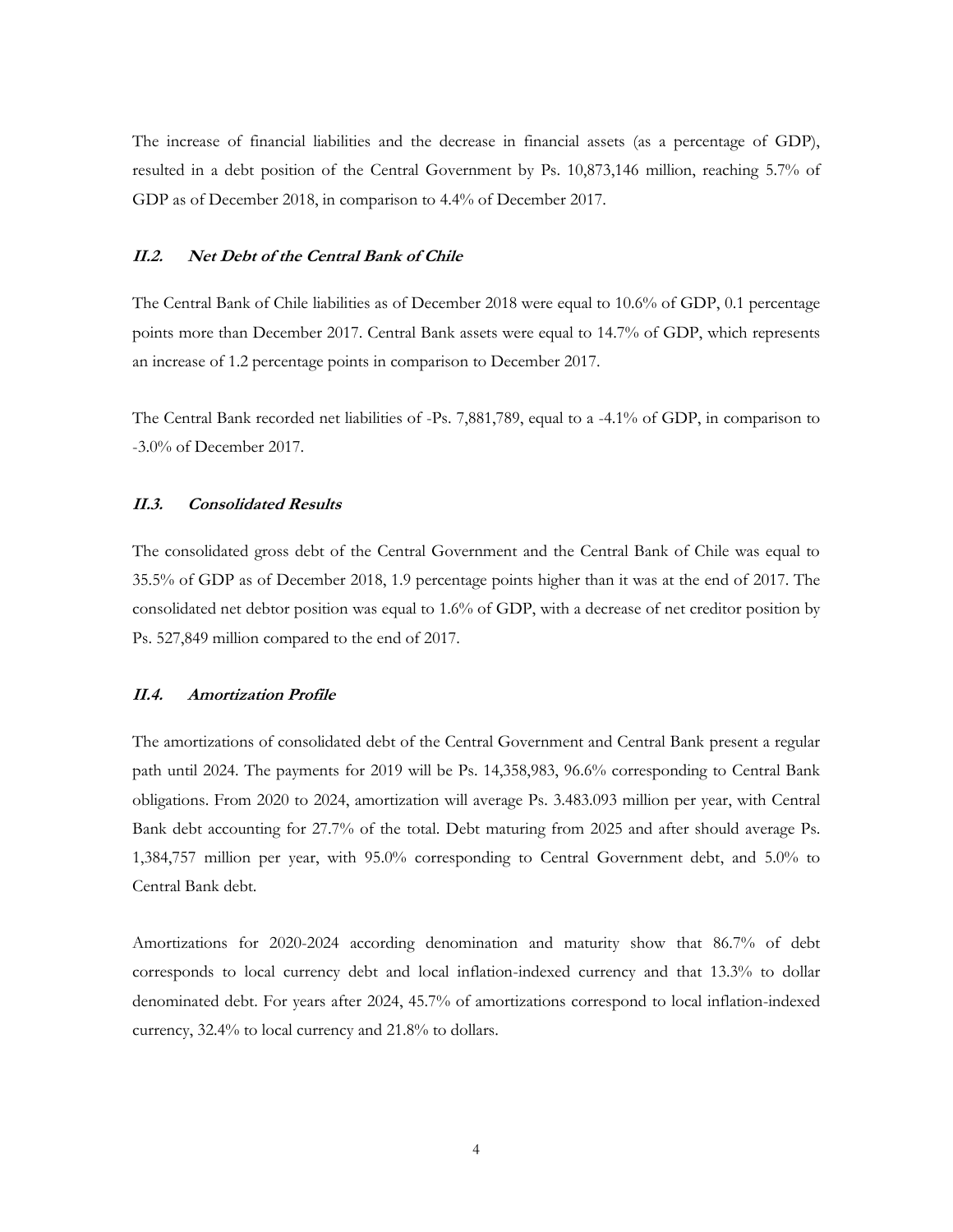#### <span id="page-4-0"></span>**II.5. Government Companies, Guaranteed Debt and Recognition Bonds**

This report includes complementary information on the financial assets and liabilities of government companies, and on the stock of outstanding recognition bonds. These liabilities, assets and debt are different in nature from what is considered public debt, and in keeping with standard international practices, they are presented separately and are not consolidated with the statistics on the Central Government and Central Bank. In this manner, it supplements and enriches the available information without distorting it and facilitates international comparisons related to public indebtedness.

When debt indicators are relatively low, which is the case for a great majority of government companies, their indebtedness consists of liabilities that have been assumed based on the capital of each corporation. These liabilities are backed by investment projects under way that must be financed by future operating revenues without compromising public credit, except for debt under government guarantee, which is identified separately.

As of December 2018, last data available, the gross debt of Government Companies was equal to 9.2% of GDP (Ps. 17,661,760 million), which represents an increase by Ps. 2,316,430 million in comparison to December 2017. At the same time, financial assets increased Ps. 267.448 million, reaching 1.0% of GDP. The net debt of these companies was equal to 8.2% of GDP.

In exceptional cases, when financial assets were not enough to guarantee the debt of government companies at a reasonable cost, the government has stepped in to guarantee part of the debt. As of December 2018, total guaranteed debt reached 1.7% of GDP, totally corresponding to local guaranteed debt (34.3% pertaining to Empresa de Ferrocarriles del Estado (the National Railroad Company) and 15.2% to Metro (the National Subway Company). Other important component of Guaranteed debt is the Superior Education funding, authorized by law (Law number 20,207), which amounts Ps. 1,569,901 million, equivalent to 48.8% of total Local Guaranteed debt. Regarding the total Guaranteed debt, 100% of this debt was issued locally.

Finally, recognition bonds represent a government liability owed to affiliates of the old pension system who changed to the new pension fund system (AFPs). Although this liability is of a different nature, future payments will be required and must be considered. As of December 2018 the stock of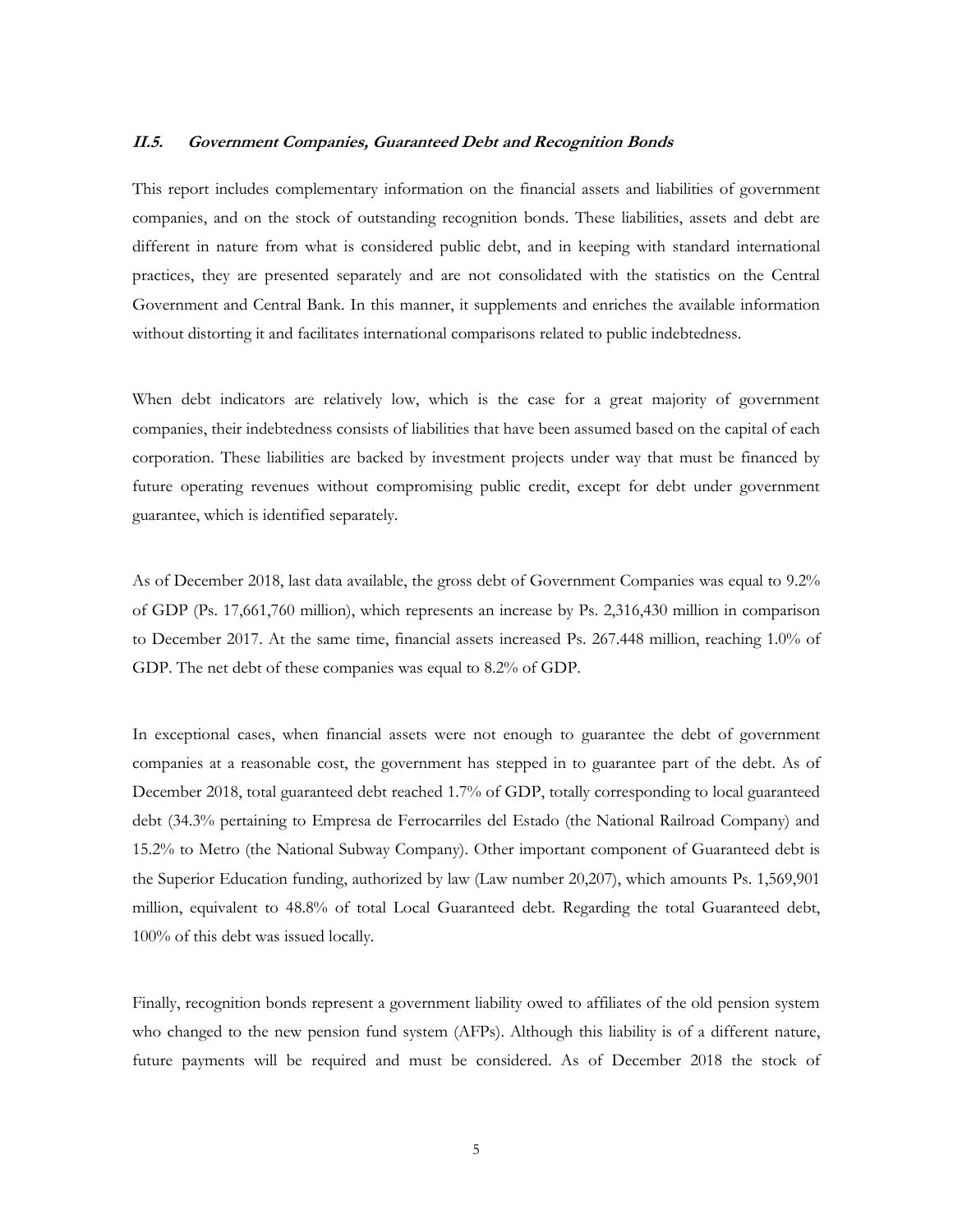recognition bonds was equal to 0.8% of the GDP, in line with the downward trend begun in 1985 that is projected to continue over the coming years (see Appendix 4).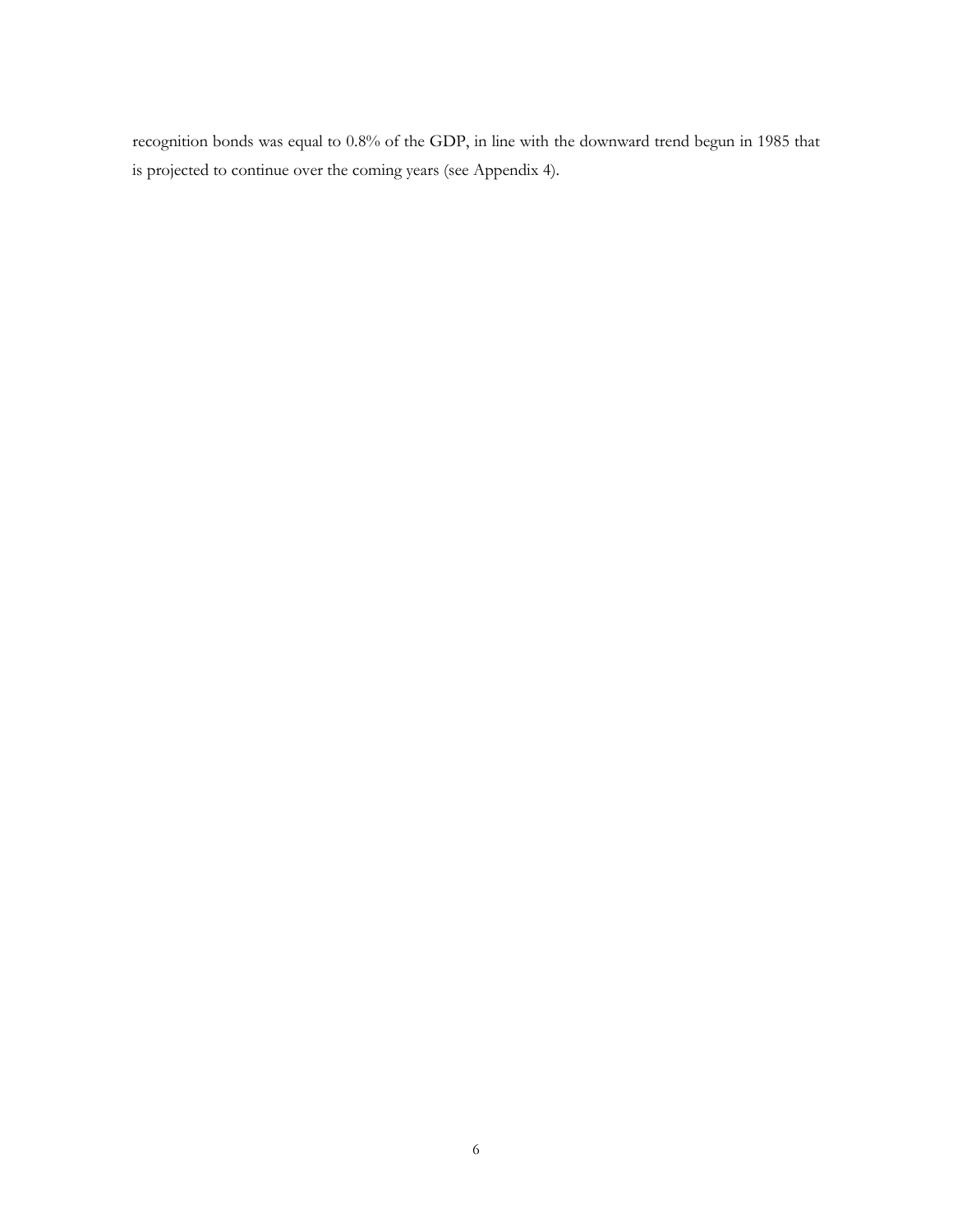

#### **Assets and Liabilities of the Central Government In millions at the end of each period**

|                                                                                            | 2006         | 2007           | 2008          | 2009          | 2010           | 2011          | 2012         | 2013           | 2014                  | 2015         | 2016       | 2017           | 2018                 |
|--------------------------------------------------------------------------------------------|--------------|----------------|---------------|---------------|----------------|---------------|--------------|----------------|-----------------------|--------------|------------|----------------|----------------------|
| 1. Liabilities in pesos                                                                    | 1.317.575    | 1.704.559      | 2.768.095     | 4.337.895     | 7.889.100      | 11.200.998    | 13.015.967   | 15.285.636     | 18.681.365            | 22.523.188   | 29.317.723 | 34.965.837     | 39.186.492           |
| 1.1. Government Promissory Notes with the Central Bank                                     | 127.283      | 68.770         | $\theta$      | $\Omega$      | $\overline{0}$ | $\theta$      | $\theta$     | $\Omega$       | $\Omega$              | $\Omega$     | $\Omega$   | $\theta$       | $\Omega$             |
| 1.2. Foreign Debt                                                                          | $\Omega$     | $\theta$       | $\theta$      | $\Omega$      | 272.295        | 434.345       | 434.345      | 434.345        | 434.345               | 464.148      | 434.345    | 434.345        | 434.345              |
| 1.3. Others(a)                                                                             | 1.190.292    | 1.635.788      | 2.768.095     | 4.337.895     | 7.616.805      | 10.766.653    | 12.581.622   | 14.851.291     | 18.247.020            | 22.059.040   | 28.883.378 | 34.531.492     | 38.752.147           |
| 2. Assets in pesos                                                                         | 3.989.793    | 4.699.394      | 5.333.181     | 5.850.344     | 6.885.997      | 9.406.367     | 9.298.488    | 9.000.392      | 9.151.137             | 10,782,887   | 12.236.988 | 13.072.668     | 14.483.242           |
| 2.1 Assets in pesos not including gov't-owned companies (b)                                | 3.884.458    | 4.569.733      | 5.210.214     | 5.736.367     | 6.884.775      | 9.406.293     | 9.298.488    | 9.000.392      | 9.151.137             | 10,778,887   | 12.236.988 | 13.072.668     | 14.483.242           |
| 2.1.1 Deposits in the Central Bank                                                         | 818          | 282            | 32            | 17.199        | 69.091         | 125.981       | 158.330      | 200.952        | 1.117.977             | 296.689      | 463.976    | $\theta$       | $\Omega$             |
| 2.1.2 Central Bank Notes                                                                   | 90.669       | 107.338        | 144.664       | 129.185       | 135,776        | 444,858       | 474.927      | 444.216        | 58.381                | 10.365       | 395.200    | 437.030        | 363.230              |
| 2.1.3 Others <sup>(c)</sup>                                                                | 3.792.971    | 4.462.112      | 5.065.518     | 5.589.983     | 6.679.908      | 8.835.454     | 8.665.232    | 8.355.224      | 7.974.780             | 10.471.833   | 11.377.812 | 12.635.638     | 14.120.013           |
| 2.2 Financial debt of gov't companies owed to the government                               | 105.335      | 129.661        | 122.967       | 113,977       | 1.223          | 74            | $\theta$     |                |                       | 4.000        | $\Omega$   | $\Omega$       | $\Omega$             |
| 3. Net liabilities in pesos: (1) - (2)                                                     | $-2.672.219$ | $-2.994.835$   | $-2.565.086$  | $-1.512.449$  | 1.003.103      | 1.794.631     | 3.717.479    | 6.285.244      | 9.530.228             | 11.740.301   | 17.080.735 | 21.893.169     | 24,703,249           |
| 4. Liabilities in dollars                                                                  | 5.201        | 3.656          | 2.935         | 2.530         | 3.514          | 4.448         | 5.227        | 4.330          | 5.829                 | 7.121        | 9.430      | 12.101         | 13.920               |
| 4.1 Government promissory notes with the Central Bank (c)                                  | 1.030        | $\overline{0}$ | $\theta$      | $\theta$      | $\overline{0}$ | $\theta$      | $\theta$     | $\overline{0}$ | $\overline{0}$        | $\theta$     | $\theta$   | $\theta$       | $\theta$             |
| 4.2 Foreign debt                                                                           | 4.171        | 3.656          | 2.935         | 2.530         | 3.514          | 4.448         | 5.227        | 4.330          | 5.829                 | 7.121        | 9.430      | 12.101         | 13.920               |
| 5. Assets in dollars (d)                                                                   | 10.377       | 21.265         | 27.602        | 19.633        | 22.307         | 27,920        | 31.382       | 31.133         | 32.162                | 31.477       | 32.637     | 34.800         | 33.800               |
| 5.1 Central Bank deposits                                                                  | 1.916        | 318            | 128           | 453           | 529            | 1.284         | 978          | 214            | 179                   | 174          | 474        | 517            | 1.250                |
| 5.2 Central Bank notes                                                                     | $\Omega$     | $\Omega$       | $\Omega$      | $\Omega$      | $\Omega$       | $\Omega$      | $\Omega$     | $\overline{0}$ | $\Omega$              | $\theta$     | $\Omega$   | $\overline{0}$ | $\Omega$             |
| 5.3 Others <sup>(d)</sup>                                                                  | 8.460        | 20.947         | 27.474        | 19.180        | 21.778         | 26.636        | 30.404       | 30.919         | 31.983                | 31.303       | 32.163     | 34.283         | 32.550               |
| 6. Net liabilities in dollars: (4) -(5)                                                    | $-5.176$     | $-17,609$      | $-24.667$     | $-17.103$     | $-18.793$      | $-23.473$     | $-26.155$    | $-26.803$      | $-26.333$             | $-24.356$    | $-23.207$  | $-22.699$      | $-19.880$            |
| 7. Total Gross Financial Debt: (1) + (4)                                                   | 4.097.148    | 3.517.356      | 4.614.497     | 5.619.223     | 9.535.014      | 13.520.205    | 15.517.618   | 17.553.695     | 22.221.911            | 27.560.190   | 35.610.201 | 42,410.915     | 48,870,460           |
| 8. Total Financial Assets: $(2) + (5)$                                                     | 9.535.497    | 15.243.082     | 22,697.951    | 15,793,129    | 17.333.908     | 23.965.755    | 24.317.827   | 25,306,676     | 28,685,723            | 33.047.936   | 34.015.524 | 34,482,435     | 37.997.313           |
| 9. Total Net Financial Liabilities: (7) - (8)                                              | $-5.438.349$ | $-11.725.726$  | $-18.083.453$ | $-10.173.906$ | $-7.798.894$   | $-10.445.550$ | $-8,800,209$ | $-7.752.981$   | $-6.463.812$          | $-5.487.747$ | 1.594.677  | 7.928.480      | 10.873.146           |
| <b>EXCHANGE RATE EFFECT:</b>                                                               |              |                |               |               |                |               |              |                |                       |              |            |                |                      |
| 10. Total Gross Financial Debt with Constant Exchange Rate <sup>(h)</sup> :                | 4.054.812    | 3.628.759      | 4.312.727     | 5.669.471     | 9.738.553      | 13.541.687    | 15.766.895   | 17.564.651     | 21.749.221            | 26.270.924   | 34.280.585 | 41.334.730     | 46.512.421           |
| 11. Total Financial Assets with Constant Exchange Rate <sup>(h)</sup> :                    | 9.451.029    | 15.891.031     | 19.859.901    | 16.183.042    | 18.625.927     | 24.100.611    | 25.814.426   | 25.385.443     | 26.077.703            | 27.348.998   | 29.413.666 | 31.387.655     | 32.271.654           |
| 12. Total Net Financial Liabilities with Constant Exchange Rate <sup>(h)</sup> : (10)-(11) | 5.396.217    | 12.262.272     | 15.547.174    | 10.513.571    | 8.887.375      | 10.558.924    | 10.047.531   |                | 7.820.792 - 4.328.482 | 1.078.074    | 4.866.919  |                | 9.947.075 14.240.766 |
| 13. Exchange Rate Effect on Total Gross Financial Debt (7) - (10)                          | 42.336       | 111.403        | 301.771       | 50.248        | 203.538        | 21.482        | 249.277 -    | 10.956         | 472.691               | 1.289.266    | 1.329.616  | 1.076.185      | 2.358.039            |
| 14. Exchange Rate Effect on Total Financial Assets (8) - (11)                              | 84.468       | 647.949        | 2.838.050     | 389.913       | 1.292.019      | 134.856       | 1.496.599    | 78.767         | 2.608.021             | 5.698.938    | 4.601.858  | 3.094.780      | 5.725.659            |
| 15. Exchange Rate Effect on Total Net Financial Liabilities: (9) - (12)                    | 42.131       | 536.546        | 2.536.279     | 339.665       | 1.088.481      | 113.374       | 1.247.322    | 67.811         | 2.135.330             | 4.409.673    | 3.272.242  | $-2.018,595$   | $-3.367.620$         |

(a) Includes Corfo Debt and Treasury Bonds.

(b) Excludes receivables due from the government under the old system.

(c) Includes local currency, cash equivalents, loans and placements.

(d) Includes the Economic and Social Stabilization Fund, the Pension Reserve Fund, the Pertoleum Stabilization fund, the Infrastructure Fund, and the central government investment fund in foreign currency.<br>(e) The figures

(f) The figures as a percentage of GDP was calculated considering the National Accounts methodology exchange of Central Bank.

(g) Exchange rate corresponds to March 2010 . Exchange Rate effect is the difference between the items calculated with current rate of exchange and the same calculated with constant rate of exchange (March 2010).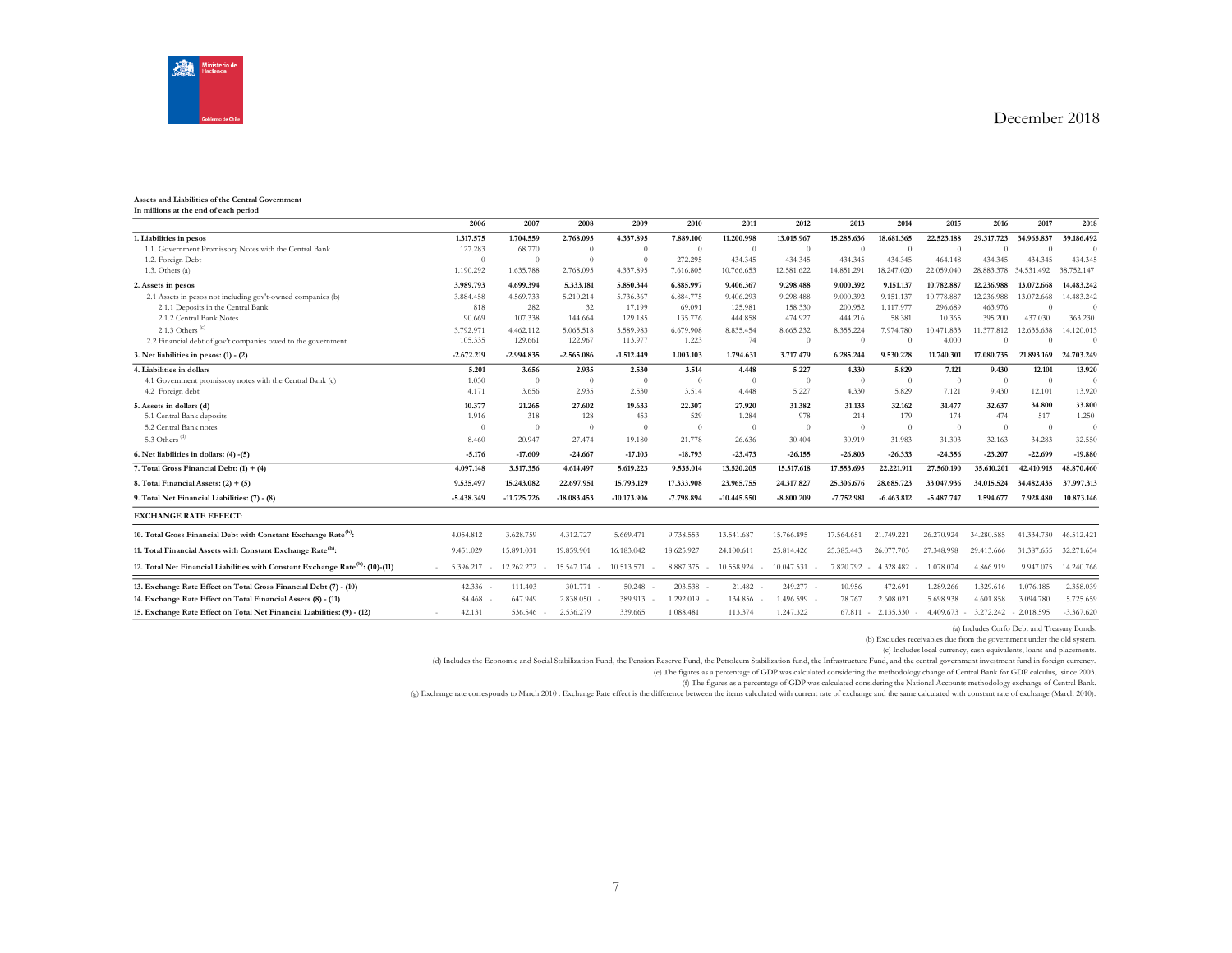

#### **Assets and Liabilities of the Central Government**

**% GDP**

|                                                                                            | 2006     | 2007     | 2008     | 2009     | 2010    | 2011     | 2012    | 2013     | 2014     | 2015     | 2016    | 2017     | 2018    |
|--------------------------------------------------------------------------------------------|----------|----------|----------|----------|---------|----------|---------|----------|----------|----------|---------|----------|---------|
| 1. Liabilities in pesos                                                                    | 1,6%     | 1,9%     | 2,9%     | 4,5%     | 7,1%    | 9,2%     | 10,0%   | 11,1%    | 12,6%    | 14,1%    | 17,3%   | 19,4%    | 20,5%   |
| 1.1. Government Promissory Notes with the Central Bank                                     | 0,2%     | 0,1%     | 0,0%     | $0,0\%$  | 0,0%    | 0.0%     | 0.0%    | $0.0\%$  | 0.0%     | $0.0\%$  | $0.0\%$ | 0.0%     | $0,0\%$ |
| 1.2. Foreign Debt                                                                          | $0.0\%$  | $0.0\%$  | 0,0%     | $0.0\%$  | 0,2%    | 0,4%     | 0,3%    | 0,3%     | 0,3%     | 0,3%     | 0,3%    | 0,2%     | 0,2%    |
| $1.3.$ Others $(a)$                                                                        | 1,5%     | 1,8%     | 2,9%     | 4,5%     | 6,8%    | 8,8%     | 9,7%    | 10,8%    | 12,3%    | 13,8%    | 17,0%   | 19,2%    | 20,3%   |
| 2. Assets in pesos                                                                         | 4,9%     | 5,2%     | 5,7%     | 6,1%     | 6,2%    | 7,7%     | 7,2%    | 6,5%     | 6,2%     | 6,8%     | 7,2%    | 7,3%     | 7,6%    |
| 2.1 Assets in pesos not including gov't-owned companies (b)                                | 4,7%     | 5,0%     | 5,6%     | 5.9%     | 6,2%    | 7,7%     | 7,2%    | 6.5%     | 6,2%     | 6,8%     | 7,2%    | 7,3%     | 7,6%    |
| 2.1.1 Deposits in the Central Bank                                                         | $0.0\%$  | $0.0\%$  | $0.0\%$  | $0.0\%$  | 0,1%    | 0,1%     | 0,1%    | 0,1%     | 0.8%     | 0,2%     | 0,3%    | 0.0%     | $0,0\%$ |
| 2.1.2 Central Bank Notes                                                                   | 0,1%     | 0,1%     | 0,2%     | 0,1%     | 0,1%    | 0,4%     | 0,4%    | 0.3%     | $0.0\%$  | $0.0\%$  | 0,2%    | 0,2%     | 0,2%    |
| 2.1.3 Others $\frac{6}{3}$                                                                 | 4,6%     | 4,9%     | 5,4%     | 5,8%     | 6,0%    | 7,2%     | 6,7%    | 6,1%     | 5,4%     | 6,6%     | 6,7%    | 7,0%     | 7,4%    |
| 2.2 Financial Debt of Gov't Companies Owed to the Government                               | 0,1%     | 0,1%     | 0,1%     | 0,1%     | $0.0\%$ | 0.0%     | $0.0\%$ | $0.0\%$  | $0.0\%$  | $0.0\%$  | $0.0\%$ | 0.0%     | $0,0\%$ |
| 3. Net liabilities in pesos: $(1) - (2)$                                                   | $-3,3%$  | $-3,3%$  | $-2,7%$  | $-1,6%$  | 0,9%    | 1,5%     | 2,9%    | 4,6%     | 6,4%     | 7,4%     | 10,1%   | 12,1%    | 12,9%   |
| 4. Liabilities in dollars                                                                  | 3,4%     | 2,0%     | 2,0%     | 1,3%     | 1,5%    | 1,9%     | 1,9%    | 1,6%     | 2,4%     | 3,2%     | 3,7%    | 4,1%     | 5,1%    |
| 4.1 Government promissory notes with the Central Bank                                      | 0,7%     | $0.0\%$  | $0.0\%$  | $0.0\%$  | $0.0\%$ | 0.0%     | $0.0\%$ | $0.0\%$  | $0.0\%$  | $0.0\%$  | $0,0\%$ | 0.0%     | $0,0\%$ |
| 4.2 Foreign debt                                                                           | 2,7%     | 2,0%     | 2,0%     | 1,3%     | 1,5%    | 1,9%     | 1,9%    | 1,6%     | 2,4%     | 3,2%     | 3,7%    | 4,1%     | 5,1%    |
| 5. Assets in dollars (d)                                                                   | 6,8%     | 11,6%    | 18,5%    | 10,3%    | 9,4%    | 11,9%    | 11,6%   | 11,8%    | 13,1%    | 14,0%    | 12,9%   | 11,9%    | 12,3%   |
| 5.1 Central Bank deposits                                                                  | 1,2%     | 0,2%     | 0,1%     | 0,2%     | 0,2%    | 0,5%     | 0,4%    | 0,1%     | 0,1%     | 0,1%     | 0,2%    | 0,2%     | 0,5%    |
| 5.2 Central Bank notes                                                                     | 0.0%     | $0.0\%$  | $0.0\%$  | $0.0\%$  | $0.0\%$ | 0.0%     | 0.0%    | $0.0\%$  | $0.0\%$  | $0.0\%$  | $0.0\%$ | 0.0%     | $0,0\%$ |
| 5.3 Others <sup>(d)</sup>                                                                  | 5,5%     | 11,5%    | 18,4%    | 10,0%    | 9,1%    | 11,4%    | 11,2%   | 11,7%    | 13,1%    | 13,9%    | 12,7%   | 11,7%    | 11,8%   |
| 6. Net liabilities in dollars: (4) -(5)                                                    | $-3,4%$  | $-9,6%$  | $-16,5%$ | $-9,0%$  | $-7,9%$ | $-10,0%$ | $-9,6%$ | $-10,2%$ | $-10,8%$ | $-10,8%$ | $-9,1%$ | $-7,7%$  | $-7,2%$ |
| 7. Gross Financial Debt: $(1) + (4)$                                                       | 5,0%     | 3,9%     | 4,9%     | 5,8%     | 8,6%    | 11,1%    | 11,9%   | 12,7%    | 15,0%    | 17,3%    | 21,0%   | 23,5%    | 25,6%   |
| 8. Total Financial Assets: (2) + (5)                                                       | 11,6%    | 16,8%    | 24,2%    | 16,3%    | 15,5%   | 19.6%    | 18,7%   | 18,4%    | 19,3%    | 20,7%    | 20,1%   | 19,1%    | 19,9%   |
| 9. Total Net Financial Liabilities: (7) - (8)                                              | $-6,6%$  | $-12,9%$ | $-19,3%$ | $-10,5%$ | $-7,0%$ | $-8,6%$  | $-6,8%$ | $-5,6%$  | $-4,3%$  | $-3,4%$  | 0,9%    | 4,4%     | 5,7%    |
| <b>EXCHANGE RATE EFFECT:</b>                                                               |          |          |          |          |         |          |         |          |          |          |         |          |         |
| 10. Total Gross Financial Debt with Constant Exchange Rate <sup>(h)</sup> :                | 4,9%     | 4,0%     | 4,6%     | 5,9%     | 8,7%    | 11,1%    | 12,1%   | 12,7%    | 14,6%    | 16,5%    | 20,2%   | 22,9%    | 24,3%   |
| 11. Total Financial Assets with Constant Exchange Rate <sup>(h)</sup> :                    | 11,5%    | 17,5%    | 21,2%    | 16,7%    | 16,7%   | 19,8%    | 19,9%   | 18,4%    | 17,5%    | 17,1%    | 17,4%   | 17,4%    | 16,9%   |
| 12. Total Net Financial Liabilities with Constant Exchange Rate <sup>(h)</sup> : (10)-(11) | $-6,6%$  | $-13,5%$ | $-16,6%$ | $-10,9%$ | $-8,0%$ | $-8,7%$  | $-7,7%$ | $-5,7%$  | $-2,9%$  | $-0,7%$  | 2,9%    | 5,5%     | 7,4%    |
| 13. Exchange Rate Effect on Total Gross Financial Debt (7) - (10)                          | 0,1%     | $-0.1\%$ | 0,3%     | $-0.1\%$ | $-0,2%$ | 0.0%     | $-0.2%$ | $0.0\%$  | 0,3%     | 0.8%     | 0.8%    | 0,6%     | 1,2%    |
| 14. Exchange Rate Effect on Total Financial Assets (8) - (11)                              | 0,1%     | $-0,7%$  | 3,0%     | $-0.4%$  | $-1,2%$ | $-0.1%$  | $-1.2%$ | $-0.1%$  | 1.8%     | 3.6%     | 2,7%    | 1,7%     | 3,0%    |
| 15. Exchange Rate Effect on Total Net Financial Liabilities: (9) - (12)                    | $-0.1\%$ | 0,6%     | $-2,7%$  | 0,4%     | 1.0%    | 0.1%     | 1.0%    | $0.0\%$  | $-1.4%$  | $-2,8%$  | $-1,9%$ | $-1,1\%$ | $-1,8%$ |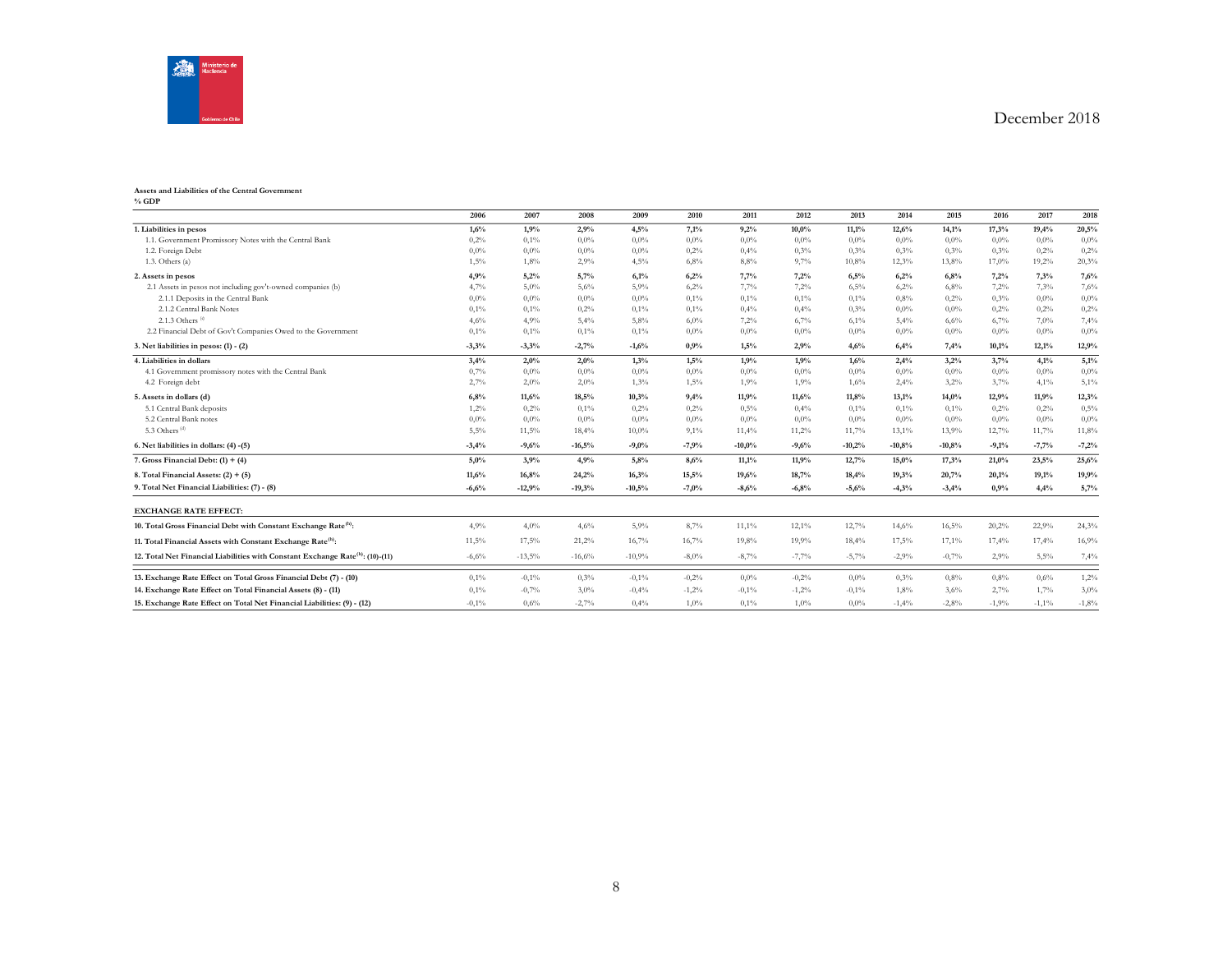

#### **Assets and Liabilities of the Chilean Central Bank In millions at the end of each period**

|                |                                                                                                     |          | 2006       | 2007        | 2008         | 2009         | 2010       | 2011         | 2012         | 2013         | 2014         | 2015         | 2016         | 2017         | 2018                  |
|----------------|-----------------------------------------------------------------------------------------------------|----------|------------|-------------|--------------|--------------|------------|--------------|--------------|--------------|--------------|--------------|--------------|--------------|-----------------------|
| 1. Liabilities |                                                                                                     | MM Ps.   | 12.827.378 | 9.332.041   | 12,574,874   | 14.914.818   | 12.362.690 | 20.604.170   | 19.749.320   | 18.592.976   | 20.193.733   | 20.336.735   | 21.032.035   | 18.953.410   | 20.178.583            |
|                | 1.1 Central Bank Issues (a)                                                                         | MM Ps.   | 8.601.824  | 7.757.767   | 10.616.950   | 11.579.172   | 8.915.698  | 13.186.136   | 12.905.055   | 13.033.022   | 12.908.185   | 13.494.386   | 15.114.142   | 14.836.684   | 13.884.907            |
|                | 1.1.1 Nominal                                                                                       | MM Ps.   | 3.595.056  | 2.851.595   | 3.382.354    | 5.543.261    | 3.995.107  | 4.517.959    | 3.905.683    | 5.005.942    | 4.537.104    | 5.053.318    | 8.243.767    | 8.769.976    | 9.528.919             |
|                | 1.1.2 Indexed (UF)                                                                                  | MM Ps.   | 4.574.073  | 4.707.992   | 7.231.720    | 6.035.911    | 4.920.591  | 8.668.177    | 8.999.371    | 8.027.080    | 8.371.081    | 8.441.068    | 6.870.376    | 6.066.708    | 4.355.988             |
|                | 1.1.3 Indexed to the exch. rate and in US\$(b)                                                      | MM Ps.   | 432.695    | 198.180     | $\Omega$     | $\Omega$     | $\Omega$   | $\theta$     | $\theta$     | $\Omega$     | $\Omega$     | $\Omega$     | $\theta$     | - 0          | $\Omega$              |
|                | 1.1.4 Others $(c)$                                                                                  |          | $\Omega$   | $\Omega$    | $\Omega$     | $\theta$     | $\Omega$   | $\theta$     | $\theta$     | $\Omega$     | $\Omega$     | $\Omega$     | $\theta$     | $\theta$     | $\Omega$              |
|                | 1.2 Government deposits                                                                             | MM Ps.   | 1.025.051  | 158.188     | 80,772       | 246.732      | 316.827    | 795.640      | 626.202      | 313.057      | 1.226.599    | 419.683      | 780.412      | 317.898      | 869.433               |
|                | 1.2.1 Domestic currency                                                                             | MM Ps.   | 818        | 282         | 32           | 17.199       | 69.091     | 125.981      | 158.330      | 200.952      | 1.117.977    | 296.689      | 463.976      | $\Omega$     | $\Omega$              |
|                | 1.2.2. Foreign currency                                                                             | MM US\$  | 1.916      | 318         | 128          | 453          | 529        | 1.284        | 978          | 214          | 179          | 174          | 474          | 517          | 1.250                 |
|                | 1.3 Others (d)                                                                                      | MM Ps.   | 3.200.502  | 1.416.086   | 1.877.152    | 3.088.914    | 3.130.164  | 6.622.394    | 6.218.063    | 5.246.896    | 6.058.949    | 6.422.667    | 5.137.481    | 3.798.829    | 5.424.243             |
|                | 2. Assets wi/o subordinated debt                                                                    | MM Ps.   | 12.143.974 | 9.151.070   | 15.691.756   | 16.340.093   | 13.174.188 | 22.982.333   | 21.169.733   | 21.669.897   | 24.744.603   | 27.530.130   | 27.211.437   | 24.418.382   | 28.060.372            |
|                | 2.1 International reserves                                                                          | MM US\$  | 19.428     | 16.910      | 23.162       | 25.373       | 27.864     | 41.979       | 41.649       | 41.094       | 40,447       | 38.643       | 40.494       | 38.983       | 39.861                |
|                | 2.2 Government promissory notes                                                                     | MM Ps.   | 677.664    | 68.770      | $\Omega$     | $\Omega$     | $\Omega$   | $\Omega$     | $\Omega$     | $\Omega$     | $\Omega$     | $\Omega$     | $\Omega$     | $\theta$     | $\Omega$              |
|                | 2.2.1 Domestic currency                                                                             | MM Ps.   | 127.283    | 68,770      | $\Omega$     | $\Omega$     |            |              |              | $\Omega$     | $\Omega$     | $\Omega$     | $\Omega$     | $\Omega$     |                       |
|                | 2.2.2. Foreign currency                                                                             | MM US\$  | 1.030      | $\Omega$    | -0           | $\Omega$     | $\Omega$   | $\Omega$     | $\Omega$     | $\Omega$     | $\Omega$     | $\Omega$     | $\Omega$     | $\theta$     | $\Omega$              |
|                | 2.3 Others (e)                                                                                      | MM Ps.   | 1.083.164  | 697.931     | 1.120.121    | 3.490.684    | 123.651    | 1.091.790    | 1.236.299    | 146.676      | 177.943      | 196.702      | 190.430      | 435.490      | 329.733               |
|                | 3. Total net liability wi/o subordinated debt: (1) - (2)                                            | MM Ps.   | 683.404    | 180.971     | $-3.116.882$ | $-1.425.276$ | $-811.498$ | $-2.378.163$ | $-1.420.413$ | $-3.076.921$ | $-4.550.870$ | $-7.193.395$ | $-6.179.401$ | $-5.464.972$ | $-7.881.789$          |
| Note:          |                                                                                                     |          |            |             |              |              |            |              |              |              |              |              |              |              |                       |
|                | Adjusted subordinated debt (f)                                                                      | MM Ps.   | 933.110    | 956.889     | 990.227      | 914.374      | 876.664    | 821.312      | 754.322      | 649.521      | 565.552      | 465.445      | 355,006      | 231.291      | 88.567                |
|                | <b>EXCHANGE RATE EFFECT:</b>                                                                        |          |            |             |              |              |            |              |              |              |              |              |              |              |                       |
|                | 10. Total Gross Financial Debt with Constant Exchange Rate <sup>(h)</sup> :                         | Mill. \$ | 12.811.778 | 9.341.745   | 12.561.678   | 14.923.819   | 12.393.326 | 20.610.373   | 19.795.941   | 18.593.517   | 20.179.231   | 20.305.254   | 20.965.172   | 18.907.458   | 19.966.877            |
|                | 11. Activos Financieros Totales a Tipo Cambio Constante <sup>(g)</sup> :                            | Mill. \$ | 11.977.444 | 9.666.321   | 13.310.208   | 16.843.992   | 14.788.055 | 23.185.093   | 23.155.996   | 21.773.864   | 21.464.761   | 20.533.895   | 21.501.832   | 20.951.657   | 21.307.982            |
|                | 12. Total Net Financial Liabilities with Constant Exchange Rate <sup>(h)</sup> : (10)-(11) Mill. \$ |          | 834.334    | 324.576     | 748.530      | 1.920.173    | 2.394.730  | 2.574.720    | 3.360.055    | 3.180.346    | 1.285.530    | 228.641      | 536.660      | 2.044.199    | 1.341.105             |
|                | 13. Exchange Rate Effect on Total Gross Financial Debt (7) - (10)                                   | Mill. \$ | 15.600     | 9.704       | 13.196       | 9.001        | 30.636     | 6.203        | 46.621       | 542          | 14.502       | 31.481       | 66.864       | 45.952       | 211.706               |
|                | 14. Exchange Rate Effect on Total Financial Assets (8) - (11)                                       | Mill. \$ | 166.531    | 515.251     | 2.381.548    | 503.898      | 1.613.867  | 202.760      | 1.986.263    | 103.967      | 3.279.842    | 6.996.235    | 5.709.604    | 3.466.725    | 6.752.390             |
|                | 15. Exchange Rate Effect on Total Net Financial Liabilities: (9) - (12)                             | Mill. \$ | 150.930    | $505.547 -$ | 2.368.352    | 494.897      | 1.583.232  | 196.557      | 1.939.642    | 103.425      | 3.265.340    | $-6.964.754$ | 5.642.741    | $-3.420.773$ | 6.540.684<br><b>A</b> |

(a) Includes PDBC, PRBC, BCP, BCU, BCD and others.

(b) Includes issues adjusted according to the observed dollar and the reference dollar, the latter expiring beginning in the year 2000.

(c) Corresponds to the premiums and discounts for the instruments when placed in the market. It is important to note that the total figure for "Central Bank Issues" through December

of each year includes the premiums and discounts when the issues were placed, which means that the separate figures also include them.

(d) Includes other deposits and obligations; plus other securities from other liability accounts; plas the purchase of dollars through net retropurchase agreements; plus other foreign liabilities, excepting DEG allowances.

(e) Includes: net domestic credit excluding government transfer payments and lines of credit from international organizations; plus contributions from international organizations;

plus other asset accounts excluding deferred losses, "interest and discounts received in advance for the sale of promissory notes", and investment in equities.

(f) Exchange rate corresponds to March 2010 . Exchange Rate effect is the difference between the items calculated with current rate of exchange and the same calculated with constant rate of exchange (March 2010).

(g) For quarterly report, the GDP corresponds to the sum of four last quarter amounts available.

p: preliminary figures

Source: Central Bank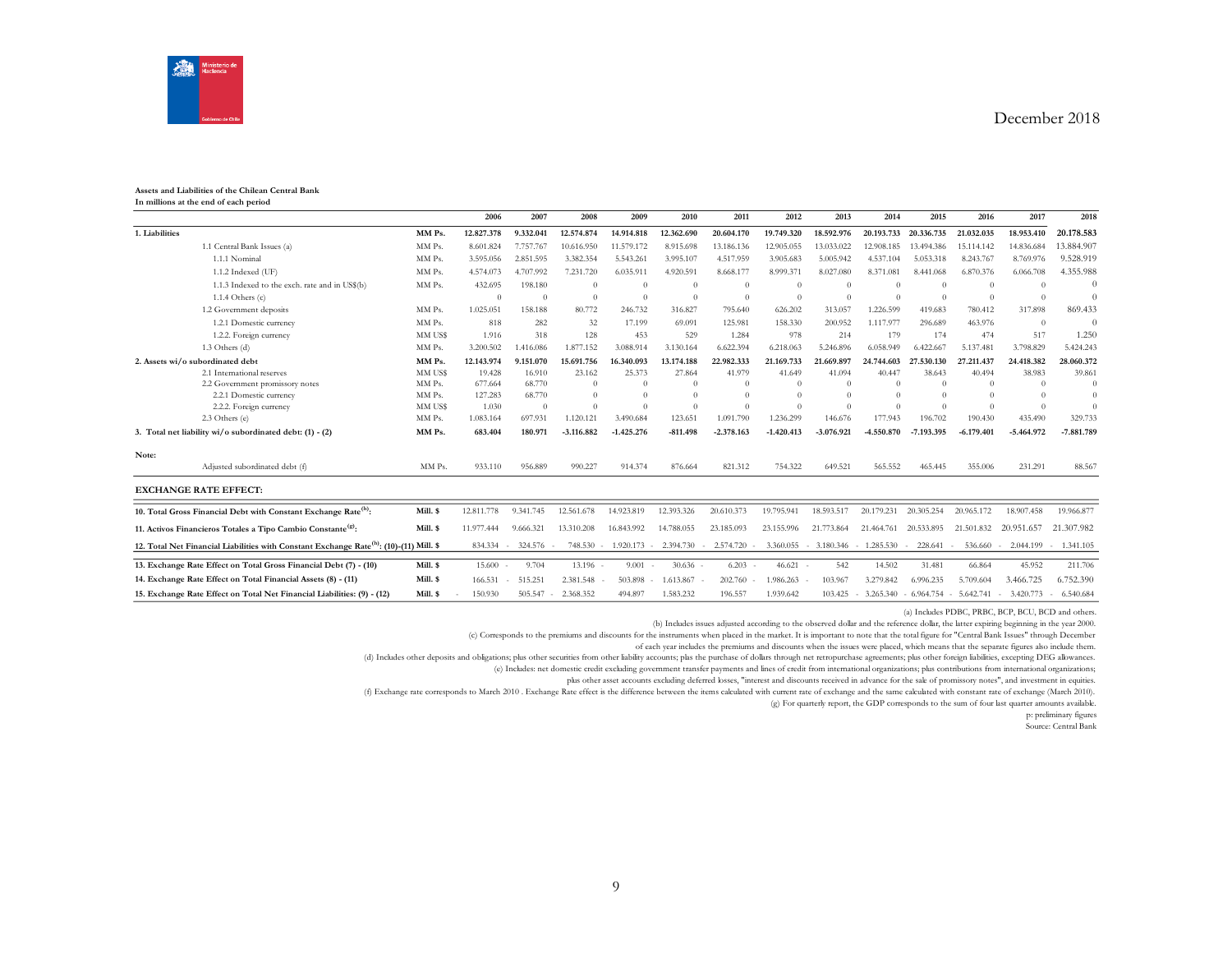

#### **Assets and Liabilities of the Chilean Central Bank As a % GDP**

|                |                                                                            | 2006    | 2007    | 2008    | 2009    | 2010    | 2011     | 2012     | 2013    | 2014    | 2015    | 2016    | 2017     | 2018    |
|----------------|----------------------------------------------------------------------------|---------|---------|---------|---------|---------|----------|----------|---------|---------|---------|---------|----------|---------|
| 1. Liabilities |                                                                            | 15,6%   | 10,3%   | 13,4%   | 15,4%   | 11,1%   | 16,9%    | 15,2%    | 13,5%   | 13,6%   | 12,7%   | 12,4%   | 10,5%    | 10,6%   |
|                | 1.1 Central Bank Issues (a)                                                | 10,5%   | 8,6%    | 11,3%   | 12,0%   | 8,0%    | 10,8%    | 9,9%     | 9,5%    | 8,7%    | 8,5%    | 8,9%    | 8,2%     | 7,3%    |
|                | 1.1.1 Nominal                                                              | 4,4%    | 3,1%    | 3,6%    | 5,7%    | 3,6%    | 3,7%     | 3,0%     | 3,6%    | 3,1%    | 3.2%    | 4,9%    | 4.9%     | 5.0%    |
|                | 1.1.2 Indexed (UF)                                                         | 5,6%    | 5,2%    | 7,7%    | 6,2%    | 4,4%    | 7,1%     | 6,9%     | 5,8%    | 5,6%    | 5,3%    | 4,1%    | 3,4%     | 2,3%    |
|                | 1.1.3 Dollar indexed (b)                                                   | 0,5%    | 0,2%    | 0,0%    | $0.0\%$ | 0.0%    | $0.0\%$  | $0.0\%$  | $0.0\%$ | $0.0\%$ | $0.0\%$ | 0.0%    | 0.0%     | $0.0\%$ |
|                | $1.1.4$ Others (c)                                                         | $0,0\%$ | $0.0\%$ | 0,0%    | $0.0\%$ | 0.0%    | $0.0\%$  | $0.0\%$  | $0.0\%$ | $0,0\%$ | $0.0\%$ | 0.0%    | 0.0%     | $0.0\%$ |
|                | 1.2 Government debt                                                        | 1,2%    | 0,2%    | 0,1%    | 0.3%    | 0.3%    | 0,7%     | 0,5%     | 0,2%    | 0.8%    | 0.3%    | 0,5%    | 0.2%     | 0.5%    |
|                | 1.2.1 Domestic currency                                                    | 0.0%    | $0.0\%$ | 0,0%    | $0.0\%$ | 0,1%    | 0,1%     | 0,1%     | 0,1%    | 0.8%    | 0.2%    | 0,3%    | 0.0%     | $0.0\%$ |
|                | 1.2.2. Foreign currency                                                    | 1,2%    | 0,2%    | 0,1%    | 0,2%    | 0,2%    | 0,5%     | 0,4%     | 0,1%    | 0,1%    | 0.1%    | 0,2%    | 0,2%     | 0.5%    |
|                | 2.3 Others (d)                                                             | 3,9%    | 1,6%    | 2,0%    | 3,2%    | 2,8%    | 5,4%     | 4,8%     | 3,8%    | 4,1%    | 4.0%    | 3,0%    | 2,1%     | 2,8%    |
|                | 2. Assets wi/o subordinated debt                                           | 14,8%   | 10,1%   | 16,7%   | 16,9%   | 11,8%   | 18,8%    | 16,3%    | 15,7%   | 16,7%   | 17,3%   | 16.1%   | 13,5%    | 14,7%   |
|                | 2.1 International reserves                                                 | 12,6%   | 9,2%    | 15,5%   | 13,3%   | 11,7%   | 17,9%    | 15,3%    | 15,6%   | 16,5%   | 17,1%   | 15,9%   | 13,3%    | 14,5%   |
|                | 2.2 Government Promissory Notes                                            | 0.8%    | 0,1%    | $0.0\%$ | $0.0\%$ | 0.0%    | $0.0\%$  | $0.0\%$  | $0.0\%$ | $0.0\%$ | $0.0\%$ | 0.0%    | 0,0%     | $0.0\%$ |
|                | 2.2.1 Domestic currency                                                    | 0,2%    | 0,1%    | 0,0%    | $0.0\%$ | 0.0%    | $0.0\%$  | $0.0\%$  | $0.0\%$ | $0.0\%$ | $0.0\%$ | 0.0%    | $0.0\%$  | $0.0\%$ |
|                | 2.2.2. Foreign currency                                                    | 0,7%    | 0.0%    | 0,0%    | 0.0%    | 0,0%    | $0.0\%$  | $0.0\%$  | $0.0\%$ | $0.0\%$ | $0.0\%$ | 0.0%    | 0.0%     | $0.0\%$ |
|                | $2.3$ Others (e)                                                           | 1,3%    | 0.8%    | 1,2%    | 3,6%    | 0,1%    | 0.9%     | 1,0%     | 0,1%    | 0,1%    | 0,1%    | 0,1%    | 0,2%     | 0,2%    |
|                | 3. Total net liability wi/o subordinated debt: (1) - (2)                   | 0,8%    | 0,2%    | $-3,3%$ | $-1,5%$ | $-0,7%$ | $-1,9%$  | $-1,1\%$ | $-2,2%$ | $-3,1%$ | $-4,5%$ | $-3,6%$ | $-3,0%$  | $-4,1%$ |
| Note:          |                                                                            |         |         |         |         |         |          |          |         |         |         |         |          |         |
|                | Adjusted subordinated debt (f)                                             | 1,1%    | 1,1%    | 1,1%    | 0,9%    | 0,8%    | 0,7%     | 0,6%     | 0,5%    | 0,4%    | 0,3%    | 0,2%    | 0,1%     | $0.0\%$ |
|                | <b>EXCHANGE RATE EFFECT:</b>                                               |         |         |         |         |         |          |          |         |         |         |         |          |         |
|                | 10. Total Gross Financial Debt with Constant Exchange Rate:                | 15,6%   | 10,3%   | 13,4%   | 15,4%   | 11,1%   | 16,9%    | 15,2%    | 13,5%   | 13,6%   | 12,7%   | 12,4%   | 10,5%    | 10,4%   |
|                | 11. Activos Financieros Totales a Tipo Cambio Constante:                   | 14,6%   | 10,7%   | 14,2%   | 17,4%   | 13,3%   | 19,0%    | 17,8%    | 15,8%   | 14,4%   | 12,9%   | 12,7%   | 11,6%    | 11,1%   |
|                | 12. Total Net Financial Liabilities with Constant Exchange Rate: (10)-(11) | 1,0%    | $-0,4%$ | $-0.8%$ | $-2,0%$ | $-2,1%$ | $-2,1\%$ | $-2,6%$  | $-2,3%$ | $-0,9%$ | $-0.1%$ | $-0,3%$ | $-1,1\%$ | $-0.7%$ |
|                | 13. Exchange Rate Effect on Total Gross Financial Debt (7) - (10)          | 0.0%    | $0.0\%$ | $0.0\%$ | $0.0\%$ | $0.0\%$ | $0.0\%$  | $0.0\%$  | $0.0\%$ | $0.0\%$ | $0.0\%$ | $0.0\%$ | $0.0\%$  | 0,1%    |
|                | 14. Exchange Rate Effect on Total Financial Assets (8) - (11)              | 0,2%    | $-0,6%$ | 2,5%    | $-0.5%$ | $-1,4%$ | $-0.2%$  | $-1,5%$  | $-0.1%$ | 2,2%    | 4,4%    | 3,4%    | 1,9%     | 3,5%    |
|                | 15. Exchange Rate Effect on Total Net Financial Liabilities: (9) - (12)    | $-0,2%$ | 0,6%    | $-2,5%$ | 0,5%    | 1,4%    | 0,2%     | 1,5%     | 0,1%    | $-2,2%$ | $-4,4%$ | $-3,3%$ | $-1,9%$  | $-3,4%$ |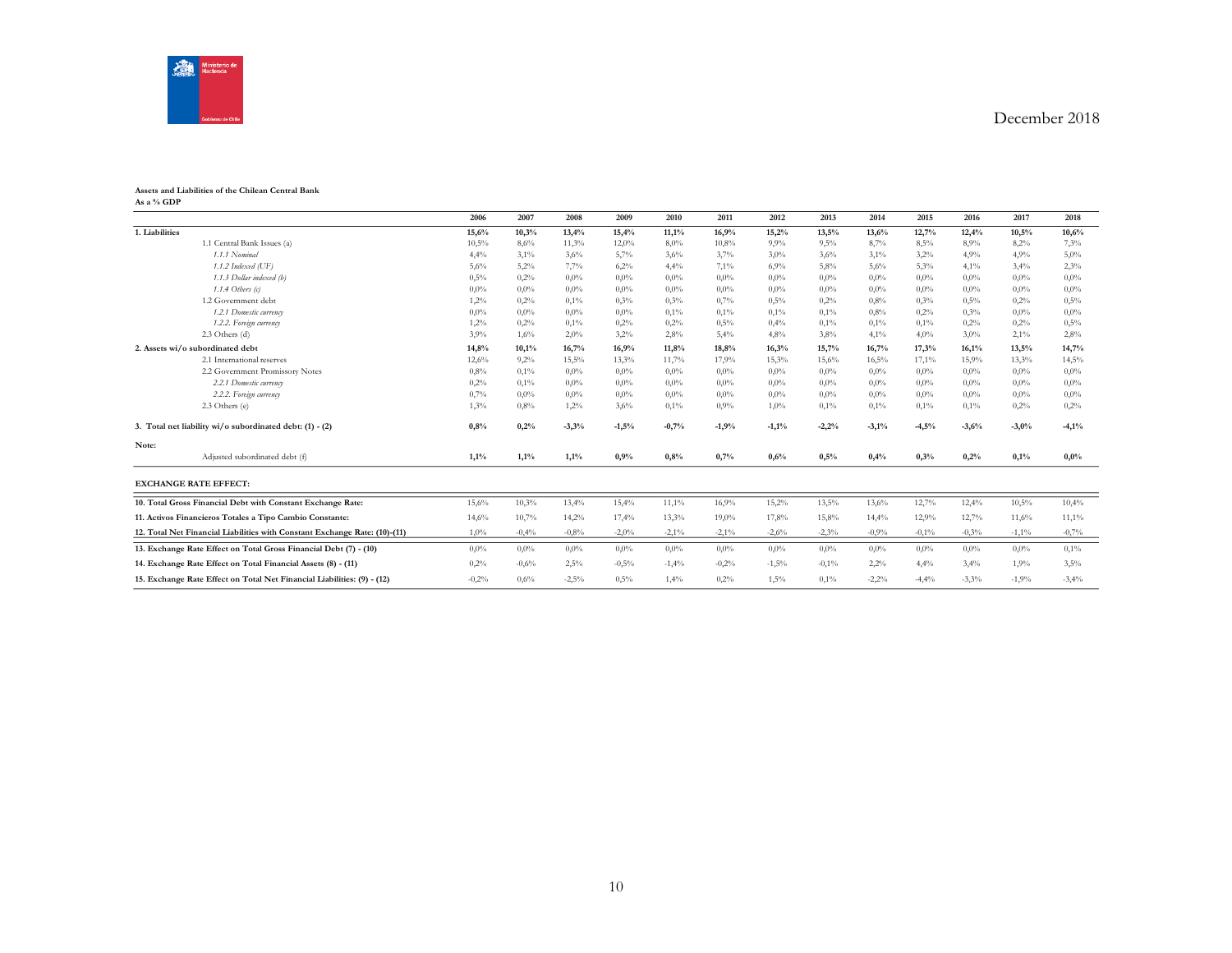

# **Assets and Liabilities of the Central Bank**

**In domestic/foreign currencies**

**In pesos (dollars) at the end of the period**

|                                                   |        |                      | 2018     |          |
|---------------------------------------------------|--------|----------------------|----------|----------|
| 1. Liabilities in domestic currency               |        | 17.417 Billion \$    | 9,1%     | $%$ GDP  |
| 1.1 Central Bank debt issues (a)                  | 13.885 |                      | 7,3%     |          |
| 1.1.1 Nominal                                     | 9.529  |                      | 5,0%     |          |
| 1.1.2 Indexed $(\mathrm{UF})$                     | 4.356  |                      | 2,3%     |          |
| 1.1.3 Indexed to the exchange rate                |        |                      | $0,0\%$  |          |
| 1.2 Government deposits                           |        |                      | $0,0\%$  |          |
| 1.3 Others (b)                                    | 3.532  |                      | 1,8%     |          |
| 2. Assets in domestic currency                    |        | 167 Billion \$       | 0,1%     | $%$ GDP  |
| 2.1 Government promissory notes                   |        |                      | $0,0\%$  |          |
| 2.2 Others (b)                                    | 167    |                      | 0,1%     |          |
| 3. Net liabilities in domestic currency           |        | 17.249 Billion \$    | 9,0%     | $%$ GDP  |
| 4. Liabilities in foreign currency                |        | 3.970 Billion \$     | 1,4%     | $%$ GDP  |
| 4.1 Dollar-denominated Central Bank Issues        |        |                      | $0,0\%$  |          |
| 4.2 Government deposits                           | 1.250  |                      | 0,5%     |          |
| 4.3 Others (b)                                    | 2.720  |                      | $1,0\%$  |          |
| 5. Assets in foreign currency                     | 40.094 | <b>Billion</b> \$    | 14,6%    | $\%$ GDP |
| 5.1 International reserves                        | 39.861 |                      | 14,5%    |          |
| 5.2 Government promissory notes                   |        |                      | $0,0\%$  |          |
| 5.3 Others (b)                                    | 234    |                      | 0,1%     |          |
| 6. Net liabilities in foreign currency: (4) - (5) |        | 36.124 Billion US \$ | $-13,1%$ | $%$ GDP  |
| 7. Total Liabilities: $(1) + (4)$                 |        | 20.179 Billion \$    | 10,6%    | $%$ GDP  |
| 8. Total Assets: $(2) + (5)$                      |        | 28.060 Billion \$    | 14,7%    | $%$ GDP  |
| 9. Net Liabilities: (7) - (8)                     |        | 7.882 Billion \$     | $-4,1%$  | $%$ GDP  |

(a) Includes PDBC, BCP, BCU, BCD and others

(b) See Annex No. 2 for more detail on other assets and liabilities.

p: preliminary figures Source: Central Bank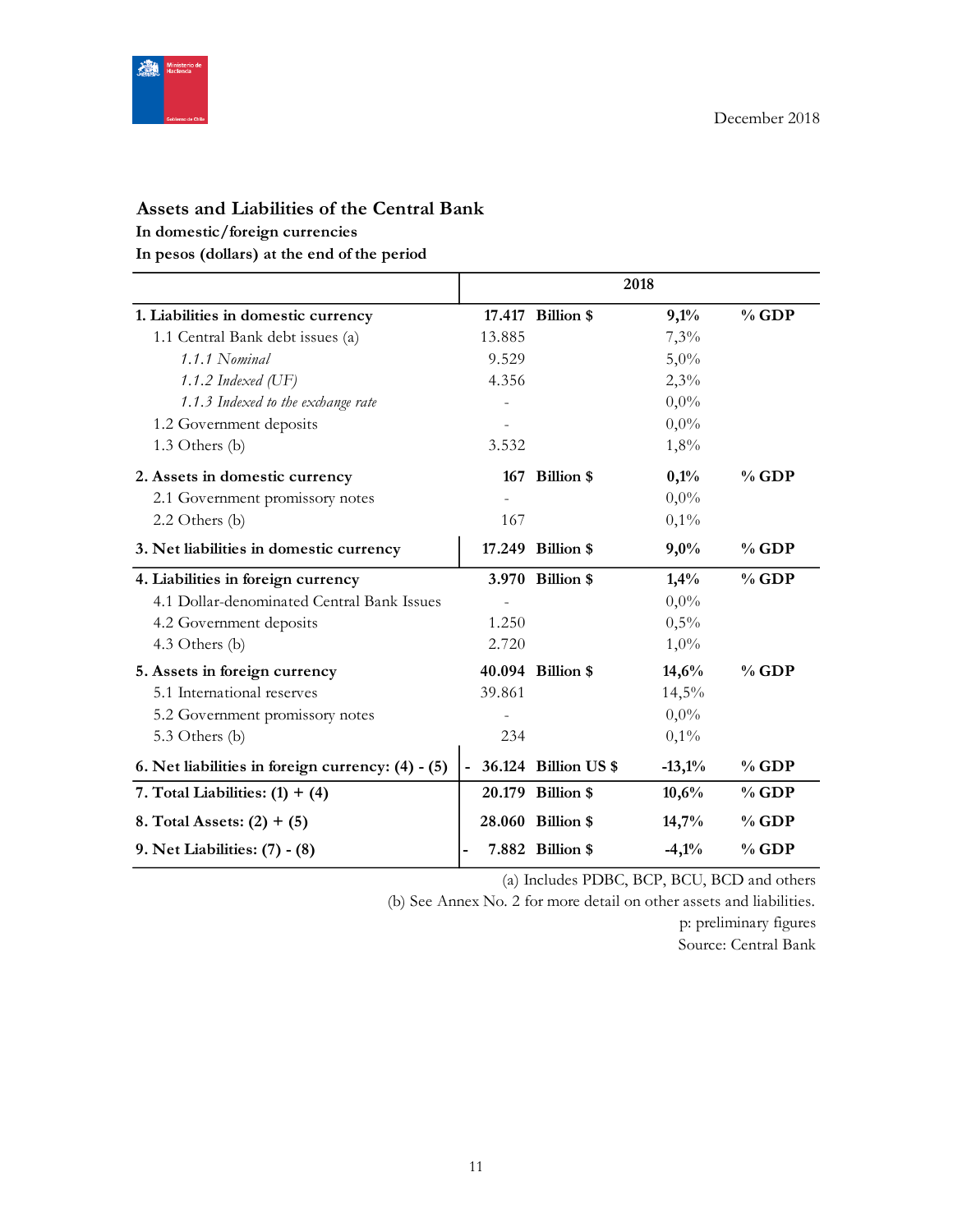

#### **Consolidated Government and Central Bank Debt**

**In millions at the end of each period**

|                                      | 2006       | 2007                        | 2008       | 2009        | 2010       | 2011                       | 2012          | 2013        | 2014        | 2015          | 2016       | 2017       | 2018       |
|--------------------------------------|------------|-----------------------------|------------|-------------|------------|----------------------------|---------------|-------------|-------------|---------------|------------|------------|------------|
| Consolidated Gross Central Bank Debt | 15.131.141 | 12.515.102                  | 16.963.936 | 20.158.124  | 21.445.101 | 32.883.878                 | 34.165.809    | 35.389.397  | 41.130.665  | 47.466.877    | 55.466.625 | 60.609.397 | 67.816.380 |
| Consolidated Net Debt                | 4.754.945  | $-11.544.755$ $-21.200.335$ |            | -11.599.182 |            | $-8.610.392$ $-12.823.713$ | $-10.220.622$ | -10.829.902 | -11.014.682 | $-12.681.142$ | -4.584.724 | 2.463.508  | 2.991.357  |

p: preliminary figures Source: Central Bank, Comptroller, Dipres and Treasury

# **Consolidated Government and Central Bank Debt**

**As % of GDP**

|                                           | 2006  | 2007                   | 2008           | 2009      | 2010                           | 2011     | 2012  | 2013  | 2014  | 2015    | 2016            | 2017           | 2018    |
|-------------------------------------------|-------|------------------------|----------------|-----------|--------------------------------|----------|-------|-------|-------|---------|-----------------|----------------|---------|
| Central Bank Debt<br>Consolidated Gross ( | 18,4% | 3,8%                   | 18.1%          | 20.8%     | 19,2%                          | $27,0\%$ | 26.3% | 25,7% | 27.6% | 29.9%   | 33,2%           | 33.70%<br>JJ,1 | 35,5%   |
| Consolidated Net<br>Debt                  | 5,8%  | 1270/6<br>$-1\angle$ . | 22.6%<br>$-LL$ | $-12,0\%$ | $77\%$<br>$-1$ , $\frac{1}{2}$ | $-10,5%$ | 7,9%  | 7,9%  | 7,4%  | $-8,0%$ | $2.7\%$<br>$-L$ | .4%            | $1,6\%$ |

p: preliminary figures

Source: Central Bank, Comptroller, Dipres and Treasury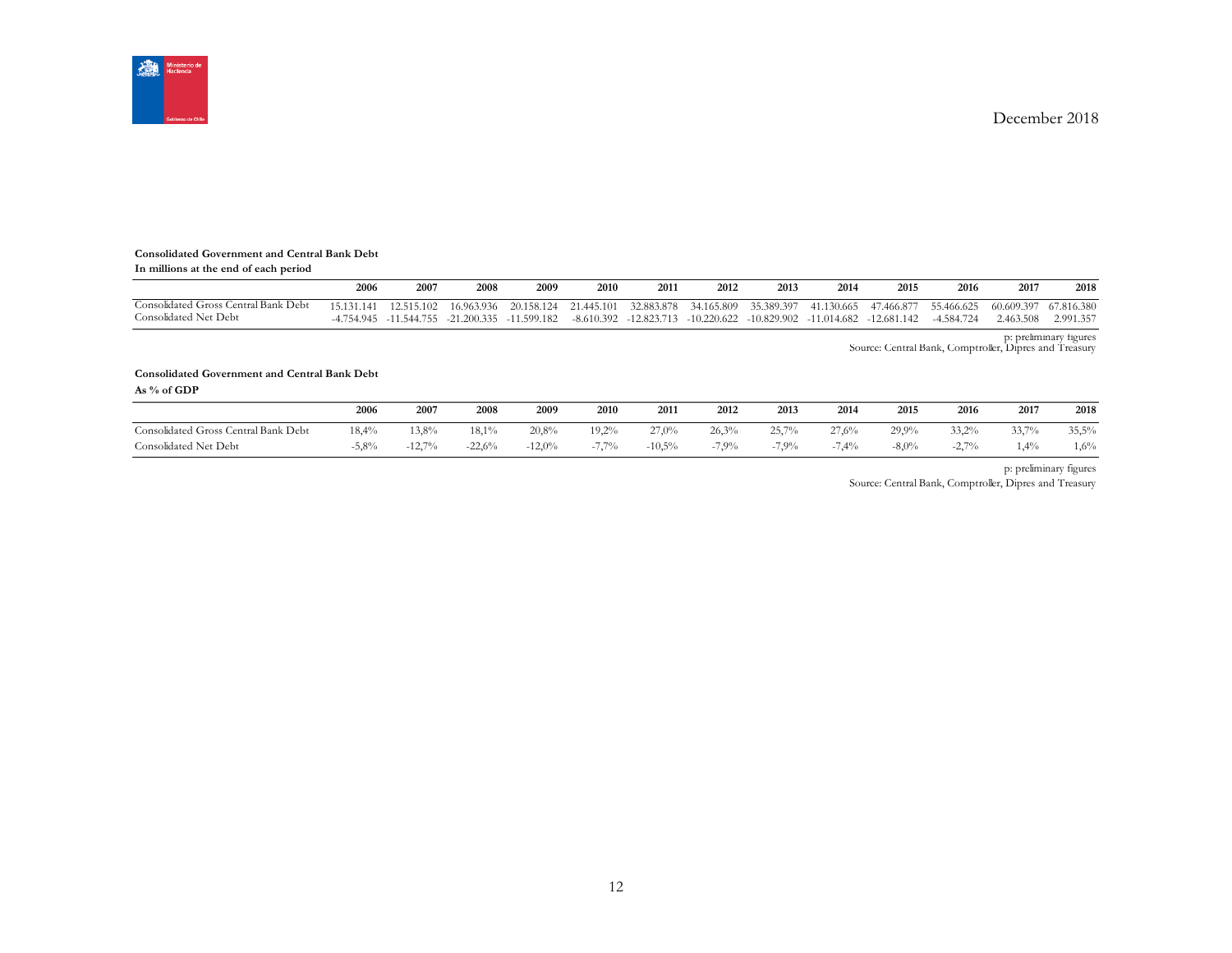

#### **Debt Amortizations**

**Consolidated Central Government (1) + Central Bank (2)**

|                | Central<br>Government<br><b>TOTAL</b><br>Dollars | Ch\$<br>Dollars | UF<br>Dollars  | <b>US\$ Indexed</b><br>Dollars | External<br>Dollars | <b>Central Bank</b><br><b>TOTAL</b><br>Dollars | Ch\$<br>Dollars | UF<br>Dollars | US\$ indexed<br>Dollars | in US\$<br>Dollars | <b>TOTAL</b><br>Dollars |
|----------------|--------------------------------------------------|-----------------|----------------|--------------------------------|---------------------|------------------------------------------------|-----------------|---------------|-------------------------|--------------------|-------------------------|
| 2019           | 698.606.643                                      | 291.307.910     | 297.939.100    | $\Omega$                       | 109.359.633         | 19.941.309.084                                 | 19.870.919.519  | 70.389.566    | $\Omega$                |                    | 20.639.915.727          |
| 2020           | 2.487.212.176                                    | 604.256.206     | 477.508.079    | $\Omega$                       | 1.405.447.890       | 1.965.640.723                                  | 1.940.519.484   | 25.121.239    | $\theta$                |                    | 4.452.852.899           |
| 2021           | 9.796.344.702                                    | 4.961.426.785   | 4.245.900.208  | $\Omega$                       | 589.017.709         | 2.428.041.419                                  | 675.588.265     | 1.752.453.154 | $\Omega$                |                    | 12.224.386.121          |
| 2022           | 968.222.569                                      | 313.307.651     | 52.296.616     | $\Omega$                       | 602.618.302         | 1.747.874.927                                  | 503.097.644     | 1.244.777.283 | $\Omega$                |                    | 2.716.097.496           |
| 2023           | 4.477.184.991                                    | 2.494.214.377   | 1.926.540.703  | $\Omega$                       | 56.429.910          | 788.028.705                                    | 352.168.351     | 435.860.354   | $\Omega$                |                    | 5.265.213.696           |
| 2024           | 376.975.131                                      | 104.076.528     | 222.988.265    | $\Omega$                       | 49.910.338          | $\bf{0}$                                       | $\Omega$        |               | $\Omega$                |                    | 376.975.131             |
| 2025 and after | 51.069.171.608                                   | 17.435.956.234  | 21.901.715.011 | $\Omega$                       | 11.731.500.363      | 2.673.805.156                                  | $\theta$        | 2.673.805.156 | $\Omega$                | 0                  | 53.742.976.764          |

(1) Excluding Treasury Bonds held by CORFO

(2) Excluding Central Bank Instruments held by Treasury and CORFO

Source: the Central Bank and the Ministry of Finance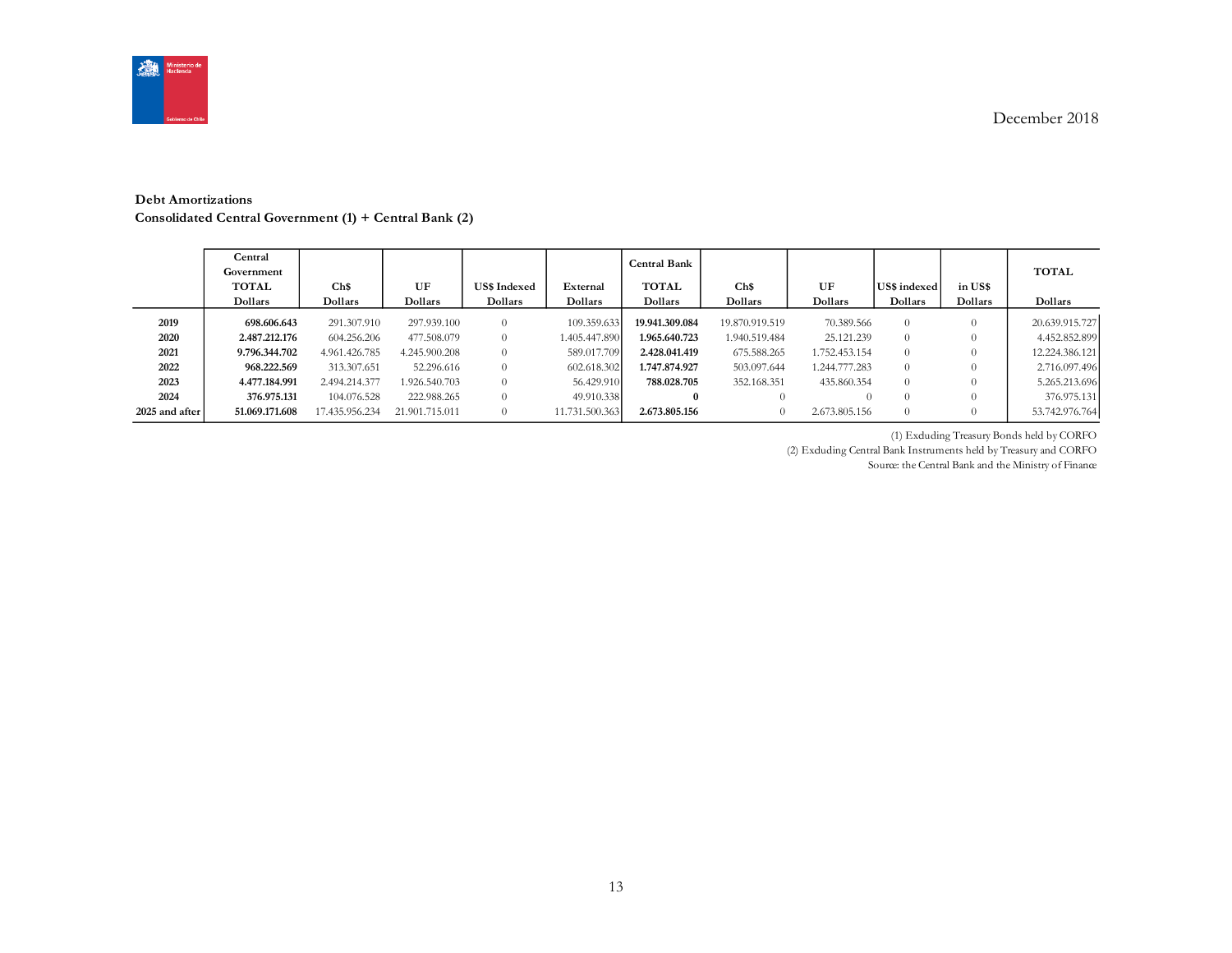<span id="page-13-0"></span>

# **APPENDIX 1**

# **Assets and Liabilities of the Central Government**

## <span id="page-13-1"></span>**a. Explanation of figures**

## **Liabilities**

Central Government debt is comprised of domestic and foreign debt of the Treasury Service and Corfo. The figures presented in this report are based on data from the Budget Office (Dipres) and the Treasury Service that have been harmonized to satisfy the requirements of this report.

Local currency debt is domestic debt of the Central Government and the Central Bank, the stock of papers in UF and pesos issued on the domestic market (BTU and BTP), and the domestic debt assumed by Corfo.

## Foreign currency debt

*Domestic debt*: Debt owed by the Treasury Service to the Central Bank.

 *Foreign debt:* Debt of the Treasury Service and Corfo issued abroad in local and foreign currency, provided by Dipres. The figures differ from the foreign debt figures of the Central Government presented by the Central Bank in its two-week reports, mainly because the Central Bank does not include bonds issued by residents and held by nationals.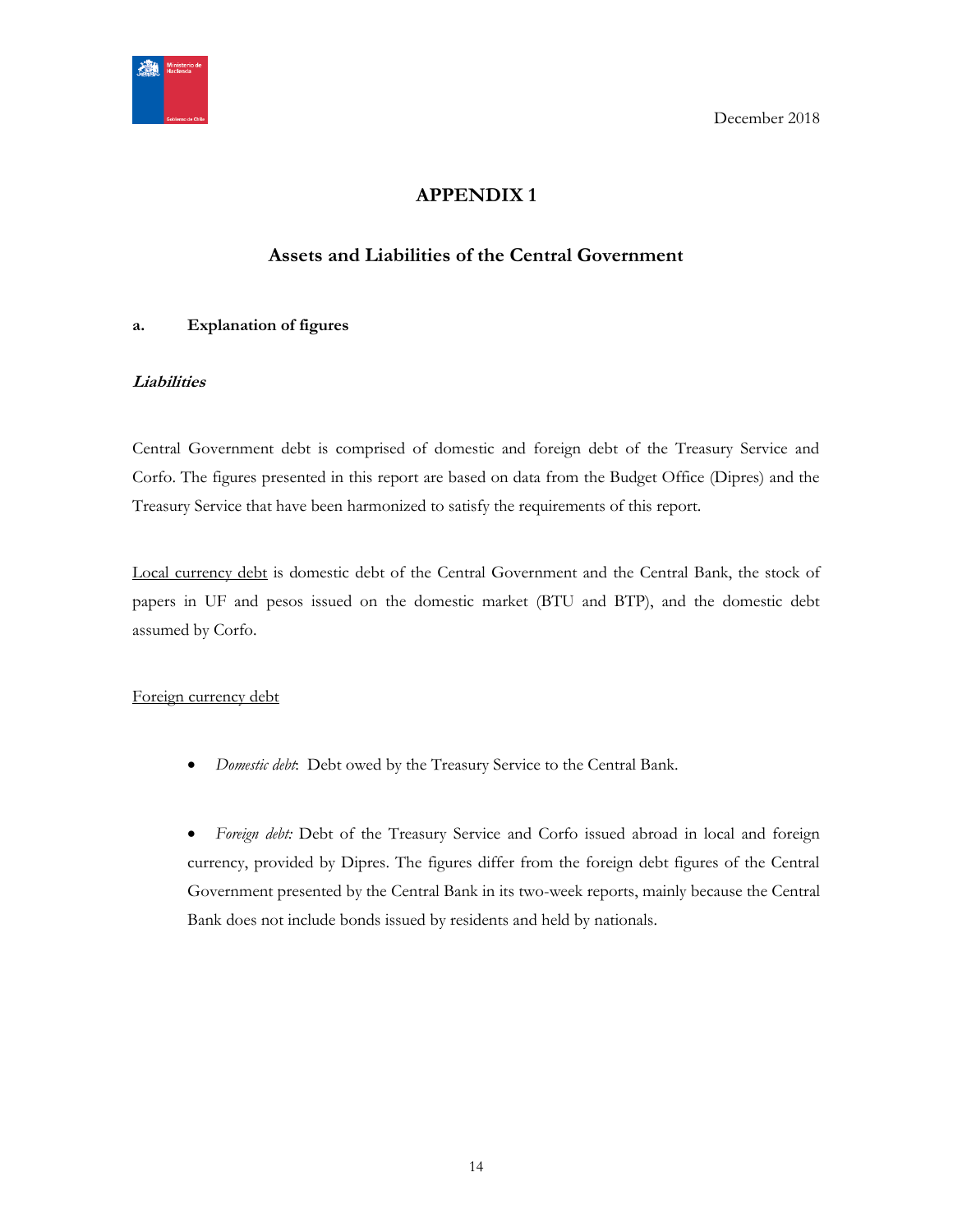

#### **Assets**

Local currency assets excluding government companies: Figures provided by the Comptroller General, presented in the Public Sector Equity Statements under the items local currency in cash, investments and placements in local currency in deposits, promissory notes, stocks and other securities and instruments; and loans in local currency, excluding loans to other government agencies and other loans.

Financial debt of government companies with the government: The financial debt of government companies obtained from their balance sheets and excluding income tax and deferred taxes.

Foreign currency assets: Cash in foreign currency investments and placements in foreign currency in deposits, including the Economic and Social Stabilization Fund (ESSF) and the Pension Reserve Fund (PRF); and loans in foreign currency to employees. Placements in foreign currency–denominated stocks are excluded because they correspond to shares of the government in international agencies that are permanent in nature.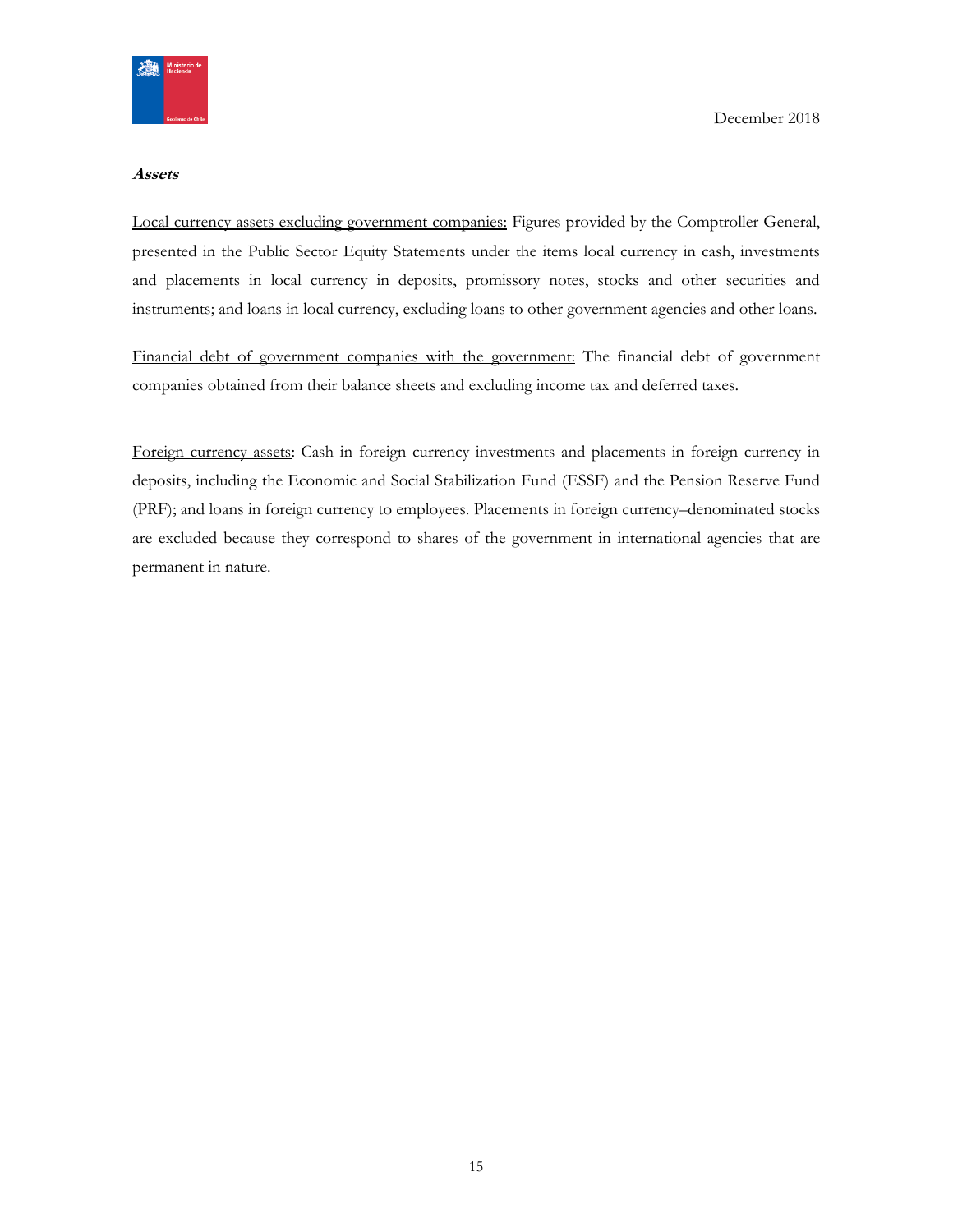

# **APPENDIX 2**

# <span id="page-15-1"></span><span id="page-15-0"></span>**Assets, Liabilities and Amortizations of the Central Bank of Chile**

The information on assets and liabilities of the Central Bank of Chile are figures published in the balance sheets of the Central Bank of Chile, although the classification criteria may differ. However, starting with publication of the balance sheet of December 2002, the Central Bank of Chile disclosed details to allow the replication of the figures presented in this report.<sup>1</sup>

Below is a description of the contents of each item in this publication as well as the nature of the information on the amortization schedule.

#### **Liabilities**

 $\overline{a}$ 

Notes issued by the Central Bank: Corresponds to the amount of notes, excluding interest and advance discounting. Bills issued for the purchase of overdue portfolio from banks (1989–1996) are also excluded.

Fiscal deposits in local and foreign currency: Includes deposits in the OPSF, funds for special international agency programs, the Infrastructure Fund and other deposits by the government. The assets from credits financed by international agencies are deducted from deposits in local currency.<sup>2</sup>

Other: The sum of other deposits and obligations, plus amounts in other liability accounts, plus the purchase of dollars under a net resale agreement (if the net balance is a liability), plus swaps and other foreign liabilities, excluding DEG allocations.

<sup>&</sup>lt;sup>1</sup>. Except for the local currency/foreign currency separation in other liabilities and assets.

<sup>&</sup>lt;sup>2</sup> Since the commercial risk is assumed by the Treasury Service, it was deemed appropriate to consider it a reduction in liabilities instead of an asset.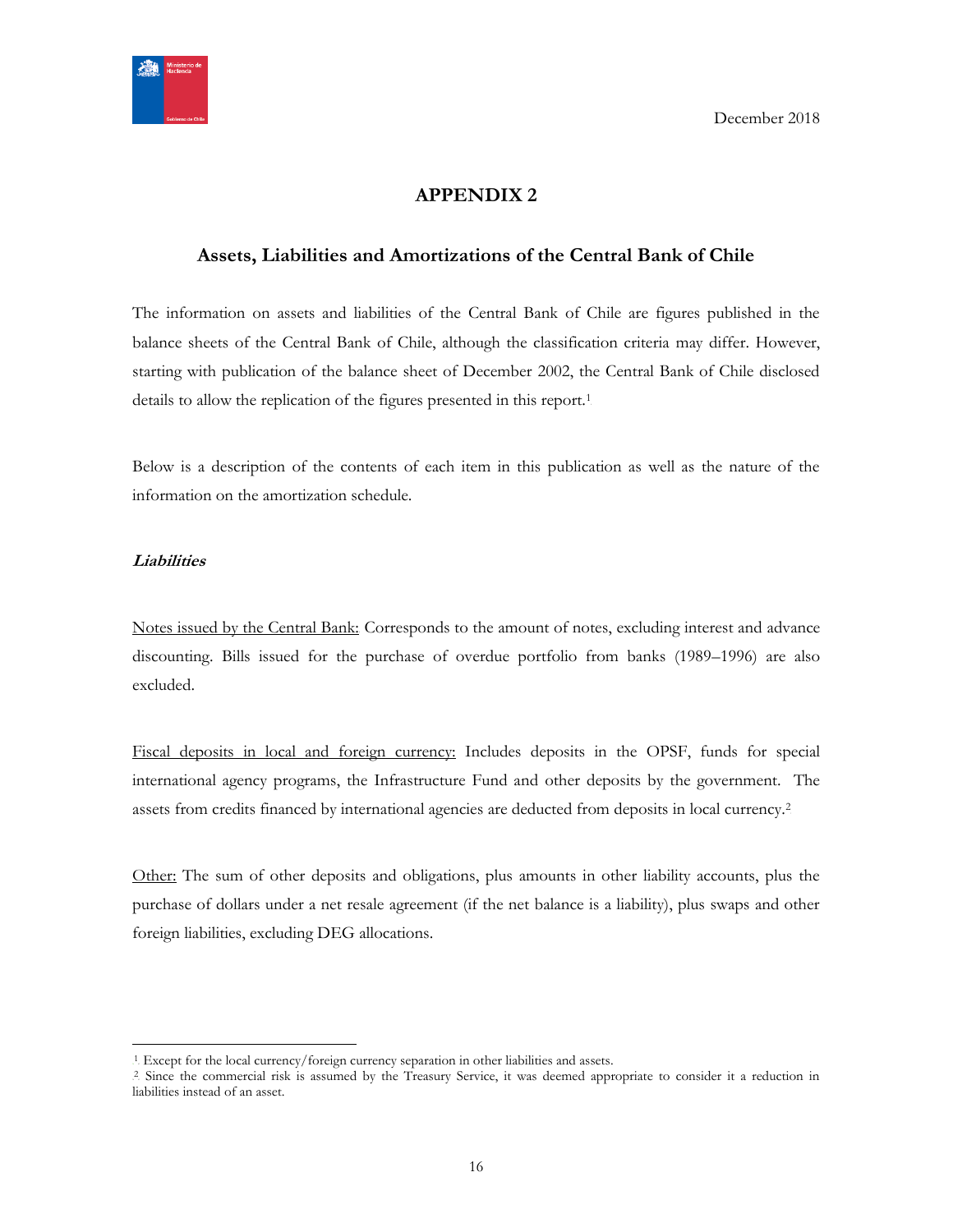

#### **Assets:**

Reserve Assets: In order to homologate the series through 2001, it includes reserve assets plus interest collectible abroad, less reserve liabilities, excluding from the latter liabilities under swaps. This concept was added as of 2002 to the book measurement of reserve assets.

Fiscal notes in local and foreign currency: This corresponds to notes that originated from fiscal transfers to the Central Bank under Laws 18,267 and 18,768. Prepayments of interest or principal are deducted from notes in dollars.

Other: This corresponds to the sum of credits to commercial banks plus the credit to Banco Estado, plus the credit to government companies, excluding credits to Corfo associated with popular capitalism (Law 18,401) and credit facilities using Treasury Service funded from international agencies; plus credit to other institutions, excluding the Central Savings and Loan Fund and the National Savings and Loan Association; plus contributions to International Agencies; plus other amounts in other assets abroad; plus other amounts in other asset accounts, excluding deferred loss, interest and advance discounting; plus the purchase of dollars under a net resale agreement (if the net balance is an asset).

Subordinated Debt:<sup>3</sup> For greater transparency, the amount of subordinated debt is presented even though it is not considered an asset of the Central Bank. Associated liabilities are subtracted (bills issued for the purchase of portfolio and subordinated debt provisions) and adjusted retroactively from 1989 to 1997 because of the deferred loss.

<sup>3</sup> Through 1995, this was a transaction by which some commercial banks had to allocate a fraction of their surpluses to servicing, for an indeterminate period of time, debt assumed by the Central Bank because of the financial crisis in the 80's. In that year, Laws 19,396 and 19,.359 were enacted that empowered banks unable to extinguish the debt in a period of 40 years to pay the debt by issuing new shares that were either listed for trading or given in payment. The difference between the book value of the debt and the market price of the shares resulted in a book loss that was deferred under such laws for absorption by subsequent surpluses.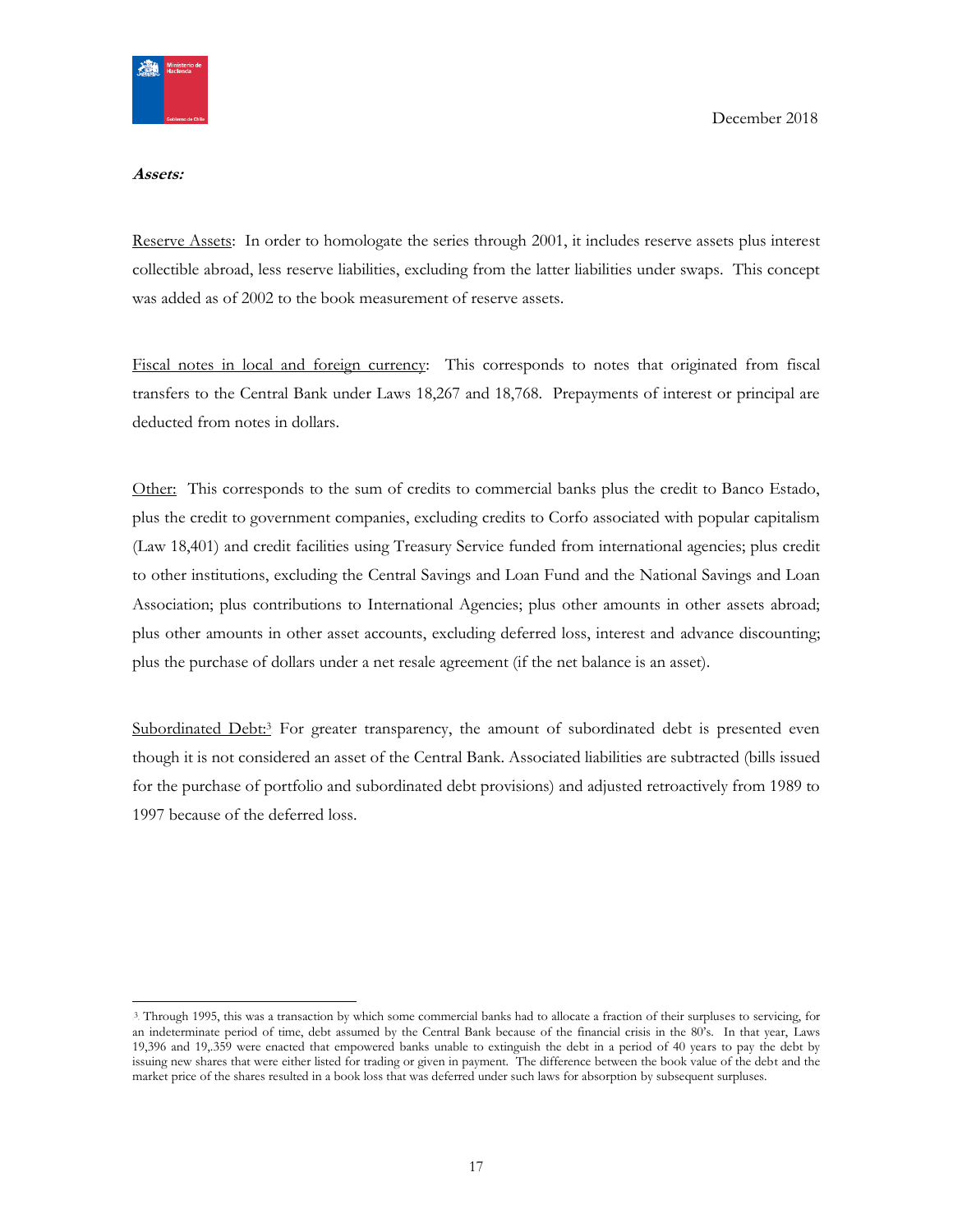

#### **Amortizations:**

The amortization program only includes notes on the over-the-counter market. The combined balance is equal to more than 99% of the total. The figures have been obtained from scheduled maturities that include principal and interest so the component of interest to be deducted had to be defined. In the case of notes with coupons, the amount of the respective coupon payment considered as interest has been considered as such, and for instruments that are redeemed with a single payment, the original issue discount has been considered as interest.

The scheduled amortizations exclude interest accrued and not yet serviced, which forms part of the scheduled payments considered to be interest. Moreover, the scheduled payments of principal on notes with coupons do not include the premium or discount balances at which the instruments were placed because coupon rates were used instead of historic placement rates.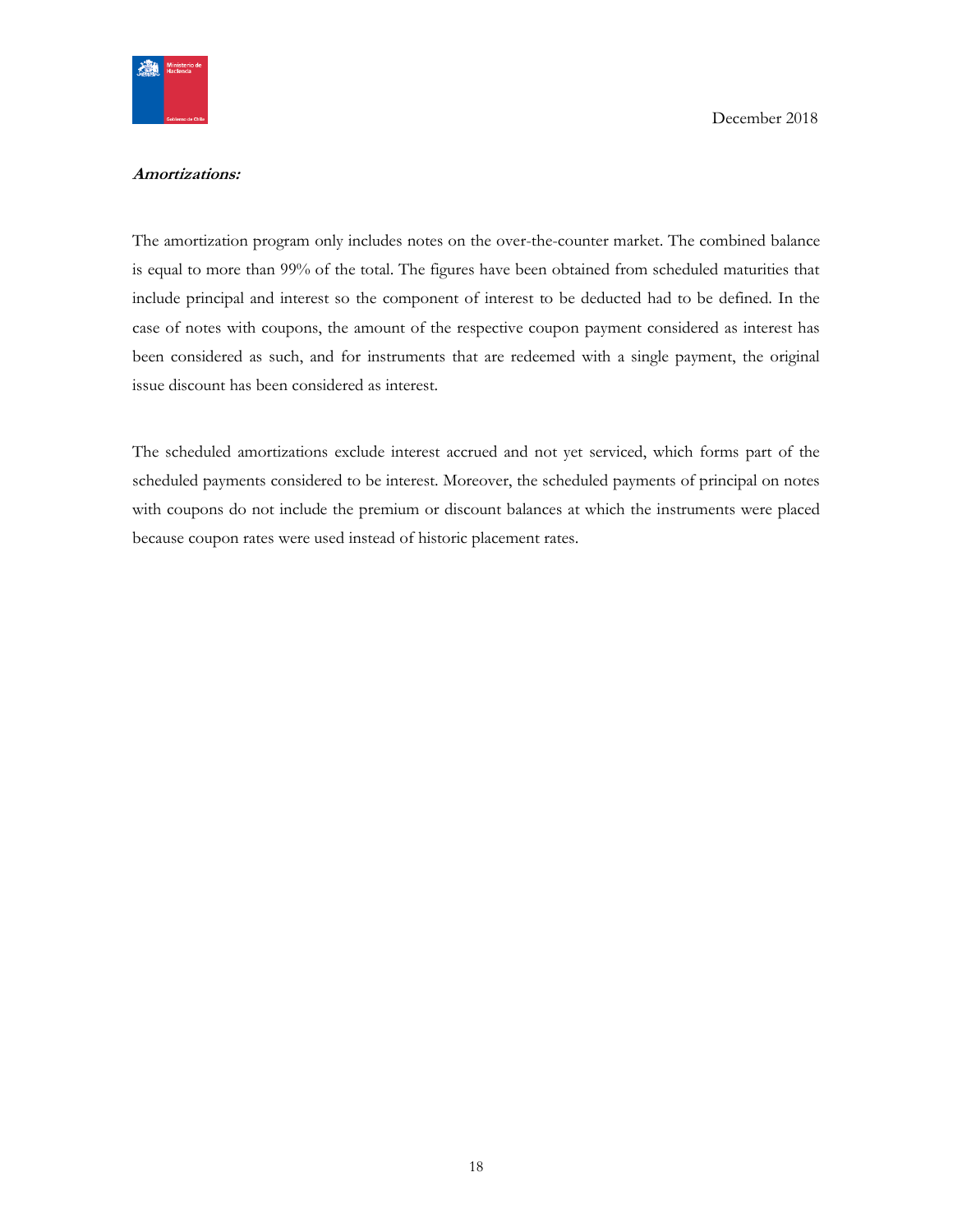

# **APPENDIX 3**

# **Government Company Debt and Guaranteed Debt of the Rest of the Public Sector**

#### **Financial Assets and Liabilities According to Audited Financial Statements**

**Consolidated Government-Owned Companies**

**In millions of pesos at the end of each period**

<span id="page-18-1"></span><span id="page-18-0"></span>

|                                               | 2006      | 2007      | 2008      | 2009      | 2010      | 2011       | 2012                | 2013                                                       | 2014                                       | 2015       | 2016                                                                                                                                | 2017       | 2018       |
|-----------------------------------------------|-----------|-----------|-----------|-----------|-----------|------------|---------------------|------------------------------------------------------------|--------------------------------------------|------------|-------------------------------------------------------------------------------------------------------------------------------------|------------|------------|
| l. Financial Liabilities                      | 4.128.943 | 4.315.748 | 6.103.784 | 6.041.128 | 6.832.865 | 8.131.773  | 9.026.812           | 10.532.974                                                 | 13.430.636                                 | 16.071.153 | 15.741.304                                                                                                                          | 15.245.334 | 17.661.760 |
| 1.1 Short Term (a)                            | 149.905   | 356.650   | 1.495.041 | 631.768   | 697.626   | .269.801 1 | .181.417            | .127.000                                                   | 1.100.174                                  | 1.342.042  | 1.068.512                                                                                                                           | 823.676    | 1.571.637  |
| $1.2$ Long Term $(b)$                         | 3.873.702 | 3.829.437 | 4.485.775 | 5.407.378 | 6.134.016 | 6.861      | .898 7.845.395      |                                                            |                                            |            | 9.405.974 12.330.462 14.729.110 14.672.792                                                                                          | 14.421.658 | 16.090.123 |
| 1.3 Financial Liabilities with the Government | 105.335   | 129.661   | 122.967   | 1.982     | 1.223     | 74         | $\Omega$            | $\Omega$                                                   | $\Omega$                                   | $\Omega$   | $\Omega$                                                                                                                            |            | $\Omega$   |
| 2. Financial Assets (4)                       | 665.084   | 1.236.557 | 545.962   | 692.479   | 688.005   | 1.301.721  | 1.255.156           | 1.146.806                                                  | 1.608.081                                  | 1.838.036  | 912.031                                                                                                                             | 1.624.360  | 1.896.117  |
| 3. Net Financial Liabilities: (1) - (2)       | 3.463.859 | 3.079.191 | 5.557.821 | 5.348.649 | 6.144.859 | 6.830.052  | 7.771.656           | 9.386.168                                                  | 11.822.555                                 | 14.233.117 | 14.829.273                                                                                                                          | 13.620.974 | 15.765.644 |
| Note:                                         |           |           |           |           |           |            |                     |                                                            |                                            |            |                                                                                                                                     |            |            |
| Financial liabilities excluding debt owed the |           |           |           |           |           |            |                     |                                                            |                                            |            |                                                                                                                                     |            |            |
| government                                    | 4.023.607 | 4.186.086 | 5.980.817 | 6.039.146 | 6.831.642 | 8.131      |                     | .700 9.026.812 10.532.974 13.430.636 16.071.153 15.741.304 |                                            |            |                                                                                                                                     | 15.245.334 | 17.661.760 |
| Net financial liabilities excluding debt owed |           |           |           |           |           |            |                     |                                                            |                                            |            |                                                                                                                                     |            |            |
| the government                                | 3.358.524 | 2.949.530 | 5.434.854 | 5.346.667 | 6.143.637 |            | 6.829.978 7.771.656 |                                                            | 9.386.168 11.822.555 14.233.117 14.829.273 |            |                                                                                                                                     | 13.620.974 | 15.765.644 |
|                                               |           |           |           |           |           |            |                     |                                                            |                                            |            | $\mathbf{1}$ and $\mathbf{1}$ and $\mathbf{1}$ and $\mathbf{1}$ and $\mathbf{1}$ and $\mathbf{1}$ and $\mathbf{1}$ and $\mathbf{1}$ |            |            |

(a) Includes short-term obligations and the short-term portions of long-term

obligations with banks and financial institutions, bonds and the short-term portion of long-term credits from suppliers.

(b) Includes long-term obligations with banks and financial institutions, bonds, and long-term credits with suppliers.

(c) Excluding deferred tax and income tax. Since 2010, this item corresponds to explicit debt

with the central government. Previously, it corresponded to the item called "payable accounts to related companies".

(d) Including disposable, certificates of deposit, net negotiable securities, financial investment agreements.

(e) Since March 2010 the methodology for data collection was modified, including new companies.

Source: Dipres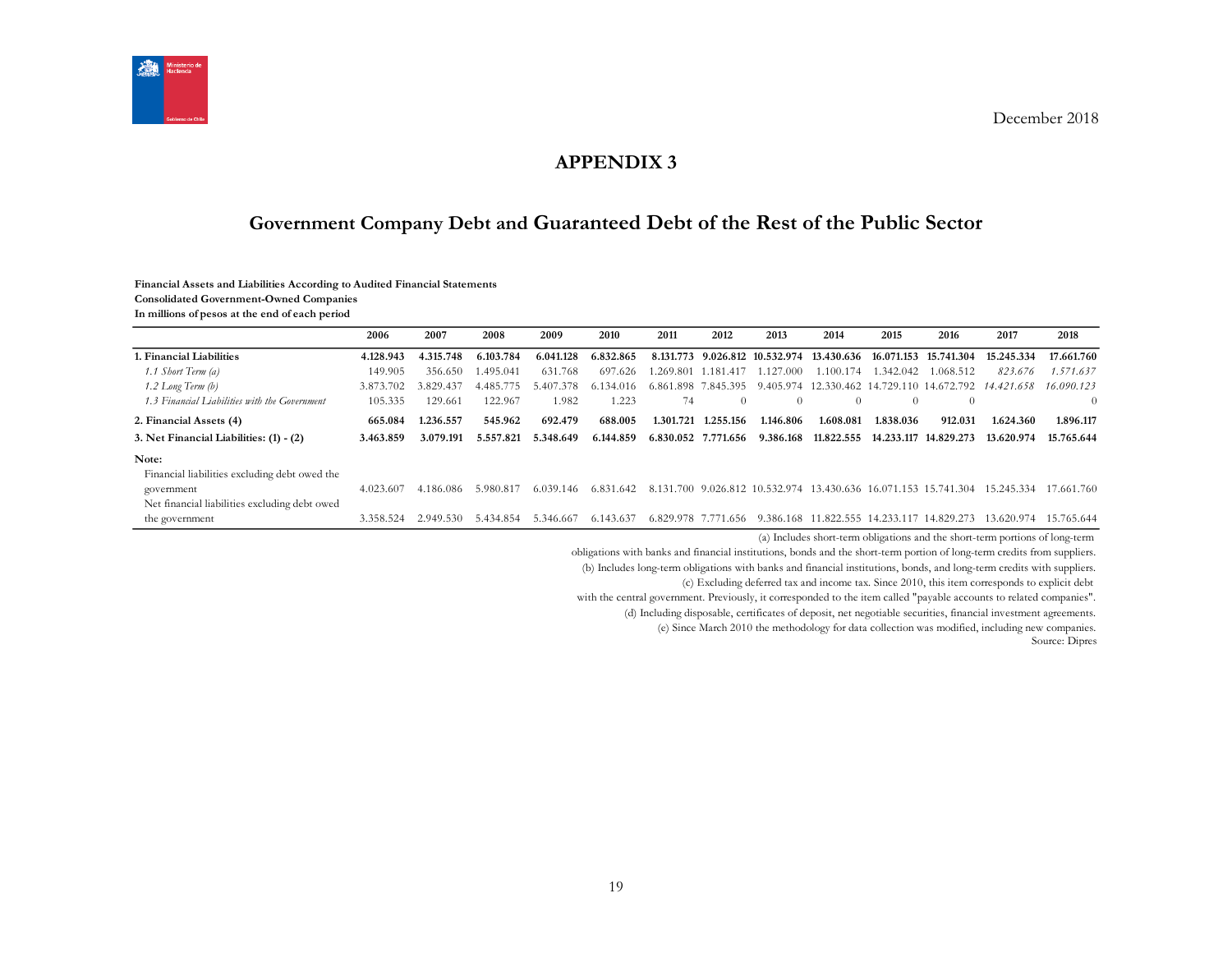

#### **Financial Assets and Liabilities According to Audited Financial Statements**

**Consolidated Government-Owned Companies**

**As % of GDP**

|                                                             | 2006 | 2007 | 2008 | 2009    | 2010    | 2011    | 2012    | 2013    | 2014    | 2015    | 2016    | 2017    | 2018    |
|-------------------------------------------------------------|------|------|------|---------|---------|---------|---------|---------|---------|---------|---------|---------|---------|
| 1. Financial Liabilities                                    | 5,0% | 4,8% | 6,5% | 6,2%    | 6,1%    | 6,7%    | 6,9%    | 7,6%    | 9,0%    | 10,1%   | 9,3%    | 8,5%    | 9,2%    |
| 1.1 Short Term (a)                                          | 0,2% | 0,4% | 1,6% | 0,7%    | $0.6\%$ | $1,0\%$ | 0.9%    | $0.8\%$ | 0,7%    | $0.8\%$ | 0.6%    | $0.5\%$ | 0,8%    |
| $1.2$ Long Term $(b)$                                       | 4,7% | 4,2% | 4,8% | 5,6%    | 5,5%    | 5,6%    | 6,0%    | 6,8%    | 8,3%    | 9,2%    | 8,7%    | $8,0\%$ | 8,4%    |
| 1.3 Financial Liabilities with the Government               | 0,1% | 0,1% | 0,1% | $0.0\%$ | $0.0\%$ | $0.0\%$ | $0.0\%$ | $0.0\%$ | $0.0\%$ | $0.0\%$ | $0.0\%$ | $0.0\%$ | $0,0\%$ |
| 2. Financial Assets (4)                                     | 0,8% | 1,4% | 0,6% | 0,7%    | 0,6%    | 1,1%    | 1,0%    | 0.8%    | 1,1%    | 1,2%    | 0,5%    | 0,9%    | 1,0%    |
| 3. Net Financial Liabilities: (1) - (2)                     | 4,2% | 3,4% | 5,9% | 5,5%    | 5,5%    | 5,6%    | 6,0%    | 6,8%    | 8,0%    | 8,9%    | 8,8%    | 7.6%    | 8,2%    |
| Note:<br>Financial liabilities excluding debt owed the      |      |      |      |         |         |         |         |         |         |         |         |         |         |
| government<br>Net financial liabilities excluding debt owed | 4,9% | 4,6% | 6,4% | 6,2%    | $6,1\%$ | 6,7%    | 6,9%    | 7,6%    | $9,0\%$ | 10,1%   | 9,3%    | 8,5%    | 9,2%    |
| the government                                              | 4,1% | 3,3% | 5,8% | 5,5%    | 5,5%    | 5,6%    | 6,0%    | 6,8%    | 8,0%    | 8,9%    | 8,8%    | 7,6%    | 8,2%    |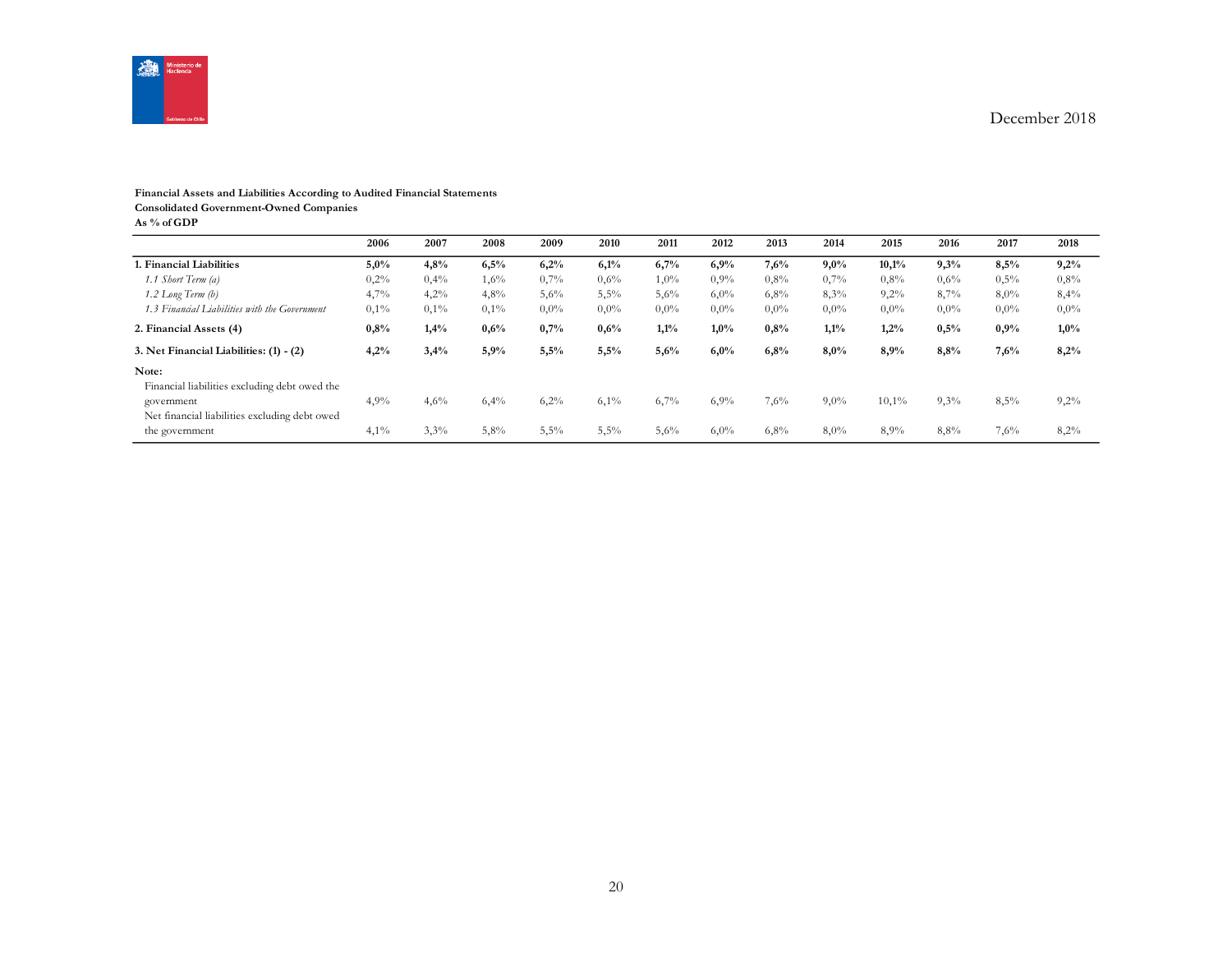

|                              | 1991                      |             | 1992 1993 1994 1995 1996 1997 1998 1999 2000 2001 2002 2003 2004 2005 2006 2007 2008 2009 2010 |                    |                    |             |             |             |             |             |             |             |             |                         |                           |             |             |             |             |                    |                    |             |             |             |             |                    |                           | 2011 2012 2013 2014 2015 2016 2017 2018 |
|------------------------------|---------------------------|-------------|------------------------------------------------------------------------------------------------|--------------------|--------------------|-------------|-------------|-------------|-------------|-------------|-------------|-------------|-------------|-------------------------|---------------------------|-------------|-------------|-------------|-------------|--------------------|--------------------|-------------|-------------|-------------|-------------|--------------------|---------------------------|-----------------------------------------|
| CODELCO                      |                           |             |                                                                                                |                    |                    |             |             |             |             |             |             |             |             |                         |                           |             |             |             |             |                    |                    |             |             |             |             |                    |                           |                                         |
|                              | $\mathbf x$               | $\mathbf x$ | $\mathbf x$                                                                                    | $\mathbf X$        | $\bf{X}$           | $\mathbf x$ | $\mathbf x$ | $\mathbf x$ | $\mathbf X$ | $\mathbf x$ | $\mathbf x$ | $\mathbf x$ | $\mathbf x$ | $\mathbf x$             | $\mathbf x$               | $\mathbf X$ | $\mathbf x$ | $\mathbf x$ | $\mathbf x$ | $\mathbf X$        | $\mathbf x$        | $\mathbf x$ | $\mathbf x$ | $\mathbf X$ | $\mathbf x$ | $\mathbf x$        | $\mathbf x$               | $\mathbf x$                             |
| <b>ENAP</b>                  | $\mathbf x$               | $\mathbf X$ | X                                                                                              | $\mathbf x$        | $\bf x$            | $\bar{x}$   | $\mathbf x$ | X           | $\mathbf X$ | $\bar{x}$   | $\bf x$     | $\mathbf x$ | $\bf{X}$    | $\mathbf x$             | $\bar{x}$                 | $\bar{x}$   | $\mathbf X$ | $\bf{X}$    | $\mathbf x$ | $\mathbf x$        | $\mathbf x$        | $\mathbf x$ | $\mathbf x$ | $\mathbf X$ | $\bar{x}$   | $\mathbf x$        | $\mathbf x$               | $\mathbf x$                             |
| <b>ENAMI</b>                 | $\bf x$                   | $\bf x$     | x                                                                                              | $\bf x$            | X                  | x           | $\bf x$     | x           | $\bar{x}$   | $\bar{x}$   | $\bar{x}$   | $\bf x$     | v           | $\bar{x}$               | $\boldsymbol{\mathbf{x}}$ | $\bar{x}$   | $\bar{x}$   | X           | $\bar{x}$   | $\bar{x}$          | $\bar{x}$          | $\bf x$     | X           | $\bar{x}$   | $\bar{x}$   | $\bar{x}$          | $\mathbf x$               | $\mathbf x$                             |
| Empresas portuarias          |                           |             |                                                                                                |                    |                    |             |             |             |             |             |             |             |             |                         |                           |             |             |             |             |                    |                    |             |             |             |             |                    |                           |                                         |
| Emporchi                     | $\boldsymbol{\mathrm{x}}$ | X           | x                                                                                              | X                  | X                  | $\bf x$     | $\bf x$     |             |             |             |             |             |             |                         |                           |             |             |             |             |                    |                    |             |             |             |             |                    |                           |                                         |
| Arica                        |                           |             |                                                                                                |                    |                    |             |             | $\mathbf x$ | X           | X           | X           | $\bf x$     | X           | X                       | Χ                         | X           | $\mathbf x$ | $\bf x$     | X           | X                  | X                  | X           | х           | X           | Χ           | X                  | $\mathbf x$               | $\mathbf x$                             |
| Iquique                      |                           |             |                                                                                                |                    |                    |             |             | X           | $\bar{X}$   | $\bar{x}$   | $\bar{x}$   | $\bf x$     | X           | X                       | $\bar{\mathbf{x}}$        | x           | $\mathbf X$ | $\bf x$     | $\mathbf x$ | $\bar{x}$          | $\bar{x}$          | $\bf x$     | X           | X           | $\bar{x}$   | $\bar{x}$          | $\mathbf x$               | $\mathbf x$                             |
| Antofagasta                  |                           |             |                                                                                                |                    |                    |             |             | X           | $\mathbf X$ | $\bar{x}$   | $\bf{X}$    | $\mathbf x$ | X           | $\mathbf x$             | $\bar{\mathbf{x}}$        | $\bf x$     | $\mathbf X$ | $\bf x$     | $\mathbf X$ | X                  | $\bar{\mathbf{x}}$ | $\mathbf x$ | X           | $\mathbf X$ | $\bf x$     | $\bf x$            | $\mathbf x$               | $\mathbf x$                             |
| Coquimbo                     |                           |             |                                                                                                |                    |                    |             |             | X           | $\bf{X}$    | $\bar{x}$   | $\bar{x}$   | $\bf x$     | $\bf x$     | X                       | $\bar{\mathbf{x}}$        | x           | $\mathbf X$ | $\bf x$     | $\bf x$     | $\bar{x}$          | $\bar{x}$          | $\mathbf x$ | $\bar{X}$   | $\bar{x}$   | $\bar{x}$   | $\bar{x}$          | $\mathbf x$               | $\mathbf x$                             |
| Valaparaíso                  |                           |             |                                                                                                |                    |                    |             |             | x           | $\bf x$     | $\bar{x}$   | $\bf x$     | $\bf x$     | X           | $\bf x$                 | $\boldsymbol{\mathbf{x}}$ | $\bar{x}$   | $\bf x$     | X           | $\bf x$     | $\bar{x}$          | $\bar{x}$          | $\bf x$     | X           | $\bar{x}$   | $\bar{x}$   | $\bf{x}$           | $\bf x$                   | $\bf x$                                 |
| San Antonio                  |                           |             |                                                                                                |                    |                    |             |             | X           | $\mathbf x$ | X           | $\mathbf X$ | $\mathbf x$ | X           | X                       | X                         | X           | $\mathbf x$ | $\bf x$     | $\mathbf x$ | X                  | $\mathbf x$        | $\mathbf x$ | X           | X           | X           | $\mathbf x$        | $\mathbf x$               | $\mathbf x$                             |
| San Vicente Talcahuano       |                           |             |                                                                                                |                    |                    |             |             | $\mathbf x$ | $\bf{X}$    | $\bf x$     | $\bf x$     | $\mathbf X$ | X           | X                       | X                         | $\bf x$     | $\mathbf X$ | $\bf{X}$    | $\mathbf x$ | $\bar{\mathbf{x}}$ | $\bar{x}$          | $\mathbf x$ | X           | $\bf{X}$    | $\bf x$     | $\bf x$            | $\mathbf X$               | $\mathbf x$                             |
| <b>Puerto Montt</b>          |                           |             |                                                                                                |                    |                    |             |             | X           | $\bf x$     | X           | $\bf{X}$    | $\mathbf x$ | X           | X                       | X                         | X           | $\mathbf X$ | $\bf x$     | $\bf{X}$    | X                  | $\bf x$            | $\mathbf x$ | X           | X           | X           | $\bf x$            | $\mathbf x$               | $\mathbf x$                             |
| Chacabuco                    |                           |             |                                                                                                |                    |                    |             |             | X           | $\mathbf X$ | $\bar{x}$   | $\bf x$     | $\mathbf x$ | $\bf x$     | $\mathbf x$             | $\bf x$                   | $\bar{x}$   | $\mathbf X$ | $\bf x$     | $\mathbf x$ | $\bar{x}$          | $\bar{x}$          | $\mathbf x$ | $\bar{X}$   | $\mathbf X$ | $\bar{x}$   | $\bar{x}$          | $\mathbf x$               | $\mathbf x$                             |
| Austral                      |                           |             |                                                                                                |                    |                    |             |             | $\bf x$     | $\bf x$     | $\bar{x}$   | X           | $\mathbf x$ | X           | $\mathbf x$             | $\bar{\mathbf{x}}$        | x           | $\bf x$     | X           | $\mathbf x$ | $\bar{x}$          | $\bar{X}$          | $\mathbf x$ | X           | $\mathbf x$ | $\bar{x}$   | $\bar{X}$          | $\mathbf x$               | $\mathbf x$                             |
| <b>Empresas Sanitarias</b>   |                           |             |                                                                                                |                    |                    |             |             |             |             |             |             |             |             |                         |                           |             |             |             |             |                    |                    |             |             |             |             |                    |                           |                                         |
| <b>ECONSSA</b>               |                           |             |                                                                                                |                    |                    |             |             |             |             |             |             |             |             |                         |                           |             |             | $\mathbf x$ | $\mathbf x$ | X                  | X                  | х           | х           | X           |             | X                  | $\boldsymbol{\mathrm{X}}$ | $\mathbf x$                             |
| <b>ESSAT</b>                 | $\mathbf x$               | $\mathbf x$ | X                                                                                              | X                  | Х                  | X           | X           | X           | X           | X           | X           | $\mathbf x$ | X           | $\mathbf x$             |                           |             |             |             |             |                    |                    |             |             |             |             |                    |                           |                                         |
| <b>ESSAN</b>                 | $\mathbf x$               | $\mathbf x$ | X                                                                                              | $\bf{X}$           | $\bar{\mathbf{x}}$ | $\bar{x}$   | $\mathbf x$ | х           | $\bar{x}$   | $\bar{x}$   | x           | $\mathbf x$ | X           | $\mathbf x$             | $\bf x$                   | $\bf{X}$    | $\mathbf X$ |             |             |                    |                    |             |             |             |             |                    |                           |                                         |
| <b>EMSSAT</b>                | $\mathbf x$               | $\mathbf x$ | $\bf x$                                                                                        | $\mathbf x$        | $\bar{X}$          | $\bar{X}$   | $\mathbf x$ | $\bf x$     | $\bar{x}$   | $\bar{x}$   | $\bar{x}$   | $\mathbf X$ | $\bf x$     | $\mathbf x$             |                           |             |             |             |             |                    |                    |             |             |             |             |                    |                           |                                         |
| <b>ESSCO</b>                 | $\mathbf x$               | $\mathbf x$ | X                                                                                              | $\bf{X}$           | $\bar{x}$          | $\bar{x}$   | $\bf x$     | $\bf x$     | $\bf x$     | $\bar{x}$   | X           | $\mathbf x$ | $\mathbf x$ | $\mathbf x$             |                           |             |             |             |             |                    |                    |             |             |             |             |                    |                           |                                         |
| <b>ESVAL</b>                 | $\mathbf x$               | $\mathbf x$ | X                                                                                              | $\bf x$            | X                  | $\bar{x}$   | $\mathbf x$ | X           |             |             |             |             |             |                         |                           |             |             |             |             |                    |                    |             |             |             |             |                    |                           |                                         |
| <b>ESSEL</b>                 | $\mathbf x$               | $\mathbf x$ | X                                                                                              | X                  | $\bf x$            | X           | $\mathbf x$ | x           | $\bf x$     |             |             |             |             |                         |                           |             |             |             |             |                    |                    |             |             |             |             |                    |                           |                                         |
| <b>ESSAM</b>                 | $\mathbf x$               | $\mathbf X$ | X                                                                                              | $\bf{X}$           | $\bar{\mathbf{x}}$ | X           | $\mathbf x$ | X           | $\bf x$     |             |             |             |             |                         |                           |             |             |             |             |                    |                    |             |             |             |             |                    |                           |                                         |
| <b>ESSBIO</b>                | $\mathbf x$               | $\mathbf x$ | X                                                                                              | $\bf x$            | $\bar{x}$          | $\bar{X}$   | $\mathbf x$ | X           | X           |             |             |             |             |                         |                           |             |             |             |             |                    |                    |             |             |             |             |                    |                           |                                         |
| <b>ESSAR</b>                 | $\mathbf x$               | $\mathbf x$ | X                                                                                              | $\bf x$            | $\bar{x}$          | $\bf x$     | $\mathbf x$ | X           | $\bar{x}$   | X           | x           | $\bf x$     |             | $\overline{\mathbf{x}}$ |                           |             |             |             |             |                    |                    |             |             |             |             |                    |                           |                                         |
| <b>ESSAL</b>                 | $\mathbf x$               | $\mathbf x$ | X                                                                                              | $\bf x$            | $\bar{x}$          | $\bar{x}$   | $\bf x$     | X           |             |             |             |             |             |                         |                           |             |             |             |             |                    |                    |             |             |             |             |                    |                           |                                         |
| <b>EMSSAT</b>                | $\mathbf x$               | $\mathbf x$ | X                                                                                              | X                  | X                  | $\bf x$     | $\mathbf x$ | x           | X           | X           | X           | $\bf x$     | X           | x                       |                           |             |             |             |             |                    |                    |             |             |             |             |                    |                           |                                         |
| <b>ESMAG</b>                 | $\mathbf x$               | $\mathbf x$ | X                                                                                              | $\bar{\mathbf{x}}$ | $\bar{\mathbf{x}}$ | X           | $\bf x$     |             | X           | X           | x           | $\bar{X}$   |             | X                       |                           |             |             |             |             |                    |                    |             |             |             |             |                    |                           |                                         |
| <b>EMOS</b>                  | $\mathbf x$               | $\bf x$     | х                                                                                              | $\bf x$            | X                  | X           | $\bf x$     |             |             |             |             |             |             |                         |                           |             |             |             |             |                    |                    |             |             |             |             |                    |                           |                                         |
| <b>EFE</b>                   | $\mathbf x$               | $\mathbf x$ | X                                                                                              | $\bf{X}$           | $\bar{\mathbf{x}}$ | X           | $\mathbf x$ | X           | $\bf x$     | X           | x           | $\bf x$     |             | X                       |                           | X           | $\bf x$     |             | X           | X                  | X                  | $\bf x$     |             | X           |             | $\bar{\mathbf{x}}$ | $\mathbf x$               | X                                       |
| Correos                      | $\mathbf x$               | $\mathbf x$ | X                                                                                              | $\bf x$            | $\bar{x}$          | $\bar{x}$   | $\mathbf x$ | X           | $\bf x$     | $\bar{x}$   | X           | $\bf x$     | X           | X                       | $\bar{\mathbf{x}}$        | $\bar{x}$   | $\mathbf X$ | $\bf x$     | $\mathbf x$ | $\bar{x}$          | $\bar{x}$          | $\mathbf x$ | X           | $\bar{x}$   | X           | $\bar{x}$          | $\mathbf X$               | $\mathbf x$                             |
| Metro                        | $\boldsymbol{\mathrm{x}}$ | $\bf x$     | x                                                                                              | X                  | X                  | X           | $\bf x$     | x           | X           | x           | x           | X           | X           | X                       | X                         | x           | X           | X           | X           | X                  | X                  | X           | X           | x           | x           | X                  | $\boldsymbol{\mathrm{X}}$ | $\mathbf x$                             |
| Polla                        | $\mathbf x$               | $\mathbf x$ | X                                                                                              | X                  | $\bar{x}$          | $\bar{x}$   | $\mathbf x$ |             | $\bar{x}$   | X           | x           | $\mathbf x$ | X           | X                       | X                         | x           | $\mathbf x$ | X           | X           | X                  | $\bar{x}$          | $\bar{X}$   |             | X           | X           | $\bar{x}$          | $\mathbf x$               | $\mathbf x$                             |
| ZOFRI                        | $\mathbf x$               | $\bf x$     | х                                                                                              | X                  | X                  | X           | $\bf x$     | X           | $\bf x$     | X           | X           | $\bf x$     | X           | X                       | X                         | $\bf x$     | $\bf x$     | $\bf x$     | $\mathbf x$ | X                  | X                  | $\bf x$     | х           | X           | X           | $\bar{X}$          | $\bf x$                   | $\bf x$                                 |
| <b>ENACAR</b>                | $\mathbf x$               | $\mathbf X$ |                                                                                                | $\bar{\mathbf{x}}$ | $\bar{\mathbf{x}}$ | X           | $\bf x$     |             | $\bf x$     | $\bf x$     | X           | $\bf x$     |             | X                       | $\bf x$                   | $\bf x$     | $\bf{X}$    |             | X           | $\bar{\mathbf{x}}$ | X                  | $\mathbf x$ | X           | $\bf x$     | $\bf x$     | $\bf x$            |                           |                                         |
| <b>EMAZA</b>                 | $\mathbf x$               | $\mathbf X$ | X                                                                                              | $\bf{X}$           | $\bar{x}$          | x           | $\bar{x}$   |             | $\bar{X}$   | $\bar{x}$   | x           | $\bar{x}$   | $\bf x$     | X                       | $\bar{\mathbf{x}}$        | x           | $\mathbf X$ | $\bar{x}$   | $\bf x$     | $\bar{x}$          | $\bar{x}$          | $\mathbf x$ |             |             |             |                    |                           |                                         |
| <b>SACOR</b>                 | $\mathbf x$               | $\mathbf x$ | x                                                                                              | $\bf x$            | $\bar{x}$          | $\bar{X}$   | $\mathbf x$ | x           | $\mathbf x$ | $\bar{x}$   | X           | $\mathbf x$ | X           | $\mathbf x$             | $\boldsymbol{\mathbf{x}}$ | $\bar{x}$   | $\mathbf x$ | X           | $\mathbf x$ | $\bar{x}$          | $\bar{X}$          | $\mathbf x$ | X           | X           | x           | $\bf x$            | $\mathbf x$               | $\mathbf x$                             |
| <b>COTRISA</b>               | $\mathbf x$               | $\bf x$     |                                                                                                | $\bar{x}$          | $\bar{x}$          | $\bar{x}$   | $\bf x$     |             | $\bar{x}$   | $\bar{x}$   | X           | $\bf x$     |             | X                       | $\bar{\mathbf{x}}$        | x           | $\bf x$     |             | X           | $\bar{x}$          | $\bar{x}$          | $\bar{X}$   |             |             | X           | $\bar{x}$          | $\mathbf x$               | $\mathbf x$                             |
| La Nación                    | $\boldsymbol{\mathrm{x}}$ | X           | X                                                                                              | X                  | X                  | X           | $\bf x$     |             | X           | X           | X           | $\bf x$     | X           | X                       | X                         | X           | $\bf x$     |             | X           | X                  | X                  | X           | X           | X           | X           | $\bf x$            | $\mathbf x$               | X                                       |
| Puerto Madero                |                           |             |                                                                                                |                    |                    |             |             |             |             |             |             |             |             |                         |                           |             |             |             |             | $\bar{\mathbf{x}}$ | $\bf x$            | $\mathbf x$ | $\bar{X}$   | X           | $\bf x$     | $\bf{X}$           | $\mathbf x$               | $\mathbf x$                             |
| <b>SASIPA</b>                | $\mathbf x$               | $\mathbf X$ | X                                                                                              | X                  | $\bar{x}$          | X           | $\bf x$     |             | $\bf x$     | $\bar{x}$   | $\bar{x}$   | $\bf x$     | X           | X                       | $\bf x$                   | $\bf x$     | $\mathbf X$ | $\bf x$     | $\mathbf X$ | $\bar{\mathbf{x}}$ | $\bar{x}$          | $\bf x$     |             | $\bf x$     | $\bf x$     | $\bar{x}$          | $\mathbf x$               | $\bar{\mathbf{x}}$                      |
| <b>TV Nacional</b>           | S/I                       | $\mathbf x$ | x                                                                                              | $\bf x$            | $\bf{x}$           | $\bar{X}$   | $\bf x$     | x           | $\bar{x}$   | $\bar{x}$   | $\bf x$     | $\bf x$     | X           | $\mathbf x$             | $\bar{\mathbf{x}}$        | $\bf x$     | $\bf x$     | X           | $\bar{x}$   | $\bar{x}$          | $\bar{X}$          | $\bf x$     | X           | $\bf x$     | $\bar{x}$   | $\bf x$            | $\mathbf x$               | $\mathbf x$                             |
| Asmar                        |                           |             |                                                                                                |                    |                    |             |             |             |             |             |             |             |             |                         |                           |             |             |             |             | $\bar{x}$          | $\bar{x}$          | $\mathbf x$ | $\bar{X}$   | $\mathbf X$ | $\bar{x}$   | $\bar{x}$          | $\mathbf x$               | $\bar{x}$                               |
| Enaer                        |                           |             |                                                                                                |                    |                    |             |             |             |             |             |             |             |             |                         |                           |             |             |             |             | $\bf x$            | $\bf x$            | $\mathbf x$ | X           | $\bf x$     | $\bar{x}$   | $\mathbf x$        | $\mathbf x$               | $\mathbf x$                             |
| Famae                        |                           |             |                                                                                                |                    |                    |             |             |             |             |             |             |             |             |                         |                           |             |             |             |             | $\bf{X}$           | $\bf x$            | $\mathbf x$ | X           | $\mathbf x$ | X           | $\mathbf x$        | $\mathbf x$               | $\mathbf x$                             |
| Casa de Moneda S.A.          |                           |             |                                                                                                |                    |                    |             |             |             |             |             |             |             |             |                         |                           |             |             |             |             | $\bar{x}$          | $\bar{x}$          | $\mathbf x$ | X           | $\mathbf X$ | $\bar{x}$   | $\bar{x}$          | $\mathbf x$               | $\mathbf x$                             |
| <b>Empresas Privatizadas</b> |                           |             |                                                                                                |                    |                    |             |             |             |             |             |             |             |             |                         |                           |             |             |             |             |                    |                    |             |             |             |             |                    |                           |                                         |
| <b>EDELAYSEN</b>             | $\mathbf x$               | $\mathbf X$ | X                                                                                              | $\bf{X}$           | X                  | X           | X           |             |             |             |             |             |             |                         |                           |             |             |             |             |                    |                    |             |             |             |             |                    |                           |                                         |
| <b>EDELNOR</b>               | $\mathbf x$               | $\mathbf x$ | x                                                                                              |                    |                    |             |             |             |             |             |             |             |             |                         |                           |             |             |             |             |                    |                    |             |             |             |             |                    |                           |                                         |
| <b>COLBUN</b>                | $\mathbf x$               | $\mathbf x$ | X                                                                                              | X                  | X                  | X           |             |             |             |             |             |             |             |                         |                           |             |             |             |             |                    |                    |             |             |             |             |                    |                           |                                         |
| <b>ENDESA</b>                |                           |             |                                                                                                |                    |                    |             |             |             |             |             |             |             |             |                         |                           |             |             |             |             |                    |                    |             |             |             |             |                    |                           |                                         |
| TRANSMARCHILAY               | S/I                       | $\bf x$     |                                                                                                | X                  |                    |             |             |             |             |             |             |             |             |                         |                           |             |             |             |             |                    |                    |             |             |             |             |                    |                           |                                         |
|                              |                           |             |                                                                                                |                    |                    |             |             |             |             |             |             |             |             |                         |                           |             |             |             |             |                    |                    |             |             |             |             |                    |                           |                                         |

**Sources of Financial Statement Data for Government and Privatized Companies**

Privatized companies are not included in the consolidated figures for government-owned companies from the time of their privatization.

( ): the company does not exist or existed.

(-): companies that were public enterprises but now they are private companies or otherwise. (N/I): No information, although the company exists or existed.

In 1999 EeVAL was exated as an anonymous comporation.<br>In 1990 the General Management of Metro was converted into 11 regional anonymous comporations.<br>In 1990 the General Management of Metro was converted to Empress de Trans

Source: Dipres.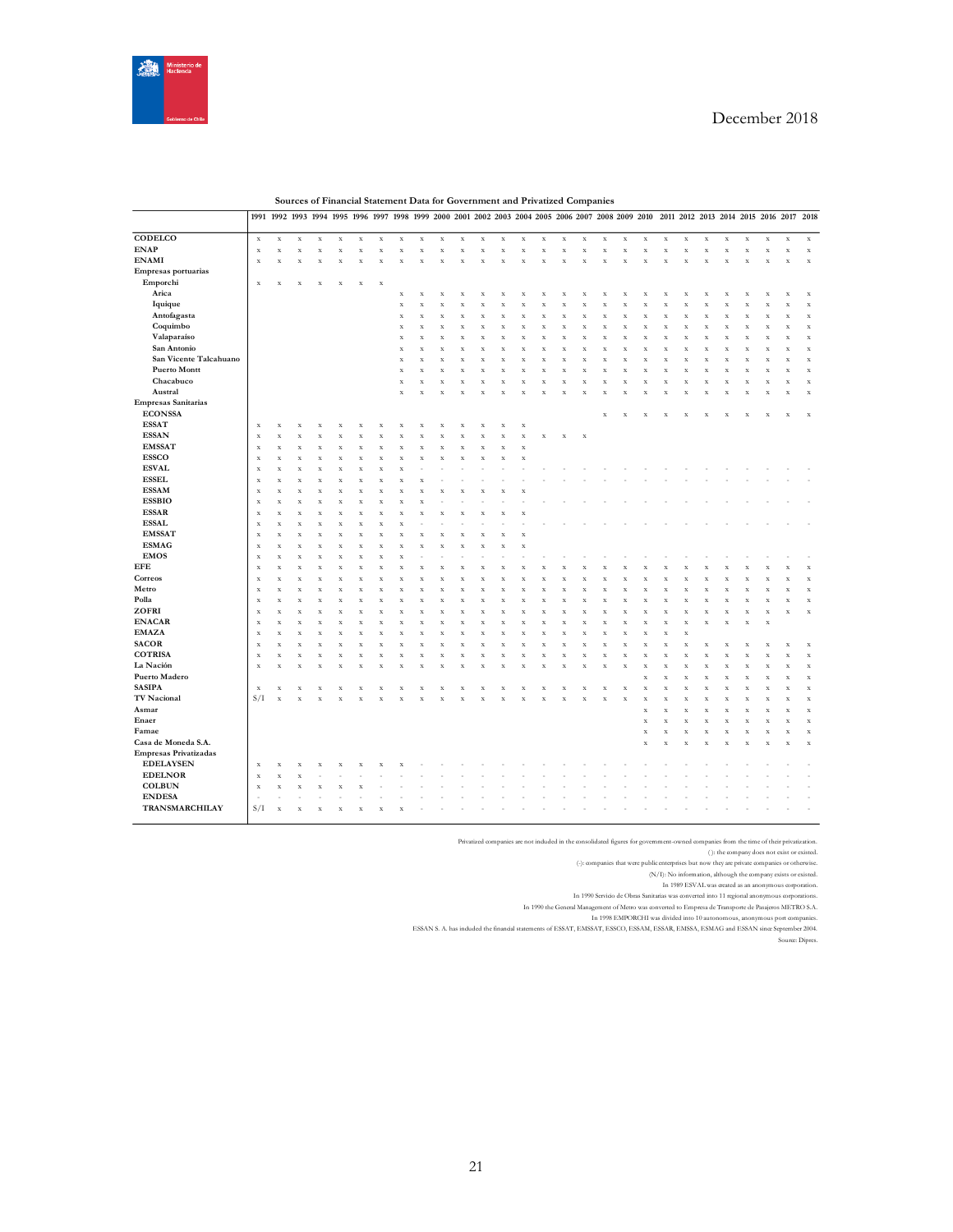

#### **Public Sector Debt Guaranteed by the Treasury**

**In millions of pesos**

|                                 | 2006      | 2007      | 2008      | 2008      | 2009      | 2011      | 2012      | 2013      | 2014      | 2015      | 2016                          | 2017                          | 2018 |
|---------------------------------|-----------|-----------|-----------|-----------|-----------|-----------|-----------|-----------|-----------|-----------|-------------------------------|-------------------------------|------|
| <b>1. TOTAL GUARANTEED DEBT</b> | 1.051.758 | 1.099.359 | 1.499.066 | 1.594.356 | 1.842.616 | 1.856.561 | 1.418.510 | 1.753.443 | 1.811.374 | 1.711.965 | 2.653.008 2.977.046 3.219.407 |                               |      |
| 1.1 Domestic Debt (a)           | 862.036   | 918.341   | 1.168.458 | 1.318.907 | 1.582.340 | 1.617.307 | .196.913  | 1.535.061 | 1.595.340 | 1.645.076 |                               | 2.609.414 2.977.046 3.219.407 |      |
| 1.2 Foreign Debt                | 189.723   | 181.018   | 330.608   | 275.449   | 260.276   | 239.254   | 221.597   | 218.382   | 216.034   | 66.890    | 43.593                        |                               |      |
| 1.2.1 The Central Bank of Chile |           |           |           |           |           |           |           |           |           |           |                               |                               |      |

(a) Includes debt of the financial and non-financial system. The guaranteed debt of privatized companies was not included

p: preliminary figures

Source: The Treasury

#### **Public Sector Debt Guaranteed by the Treasury**

**As % of GDP**

|                                 | 2006    | 2007    | 2008    | 2008    | 2009    | 2011    | 2012    | 2013    | 2014    | 2015    | 2016    | 2017    | 2018    |
|---------------------------------|---------|---------|---------|---------|---------|---------|---------|---------|---------|---------|---------|---------|---------|
| 1. TOTAL GUARANTEED DEBT        | 1,3%    | 1,2%    | $1.6\%$ | 1,6%    | 1,7%    | 1,5%    | 1,1%    | 1,3%    | 1,2%    | 1,1%    | 1,6%    | 1,7%    | 1,7%    |
| 1.1 Domestic Debt (a)           | $1.1\%$ | $1,0\%$ | $2\%$   | 1,4%    | 1,4%    | $1,3\%$ | $0.9\%$ | 1.1%    | $1,1\%$ | $1,0\%$ | 1,5%    | 1.7%    | 1,7%    |
| 1.2 Foreign Debt                | 0,2%    | 0,2%    | 0,4%    | 0,3%    | 0,2%    | 0.2%    | 0,2%    | 0,2%    | $0.1\%$ | $0.0\%$ | $0.0\%$ | $0.0\%$ | $0.0\%$ |
| 1.2.1 The Central Bank of Chile | $0.0\%$ | $0.0\%$ | $0.0\%$ | $0.0\%$ | $0.0\%$ | $0.0\%$ | $0.0\%$ | $0.0\%$ | $0.0\%$ | $0.0\%$ | $0.0\%$ | $0.0\%$ | $0.0\%$ |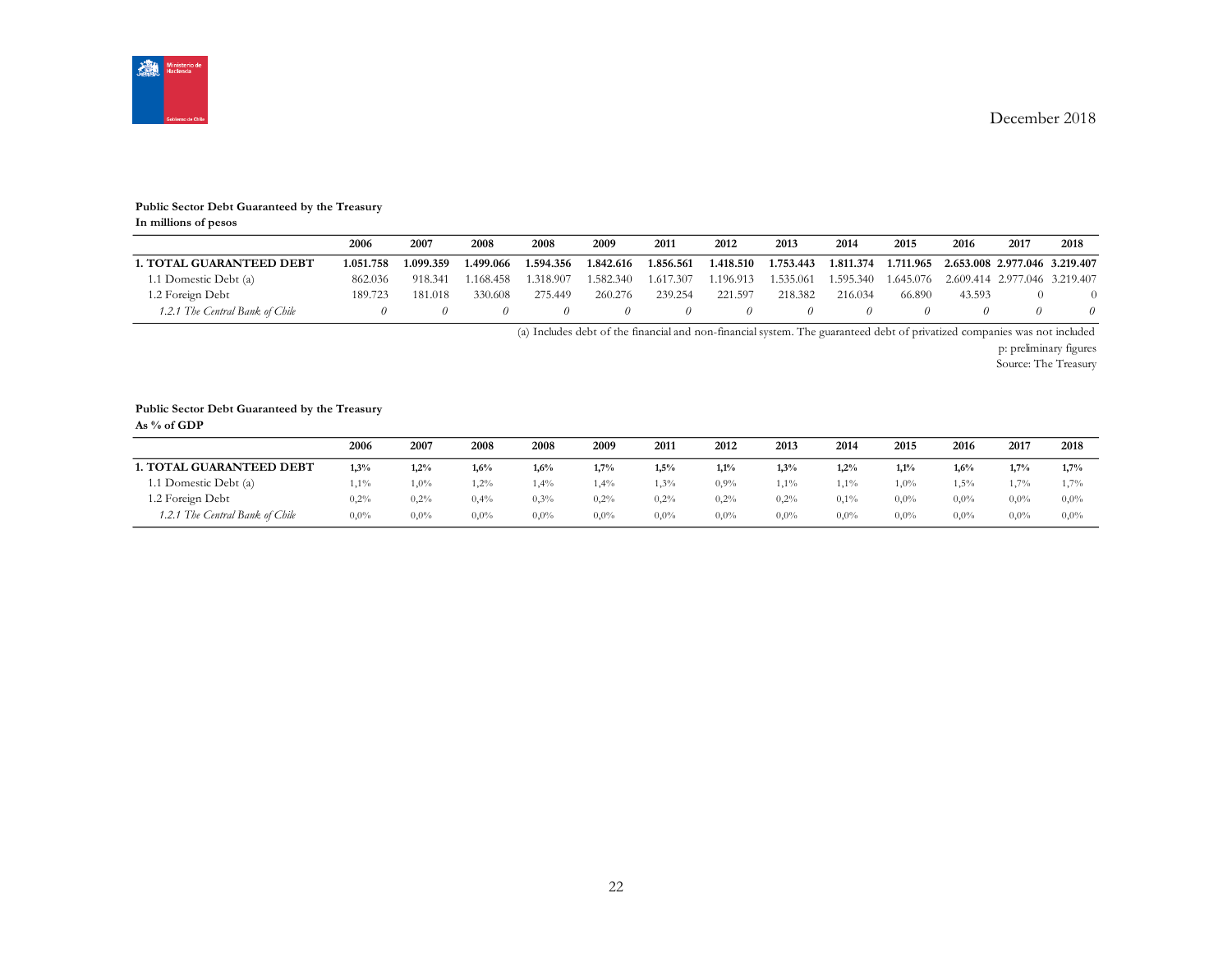<span id="page-22-0"></span>

# **APPENDIX 4**

# **Recognition Bonds**

<span id="page-22-1"></span>Recognition bonds are an obligation of the Chilean State owed to future pensioners, which will come due as they retire. This financial instrument therefore makes explicit the debt owed to workers who formerly contributed into the old social security system.

These obligations are not conceptually different from other social security obligations in other countries. The practical difference is that in most countries, these obligations are accumulated as future spending commitments through a social security system that are not recorded in the accounting. This is what has been commonly called the implicit social security debt of nations.

Virtually no country, either developed or developing, records social security commitments or implicit social security debt as part of the public debt.

The Recognition Bond is calculated as the necessary principal for the affiliate, who changed over from the old system, to receive a pension equal to 80% of the pensionable salary earned between September 1978 and 1979, save exceptions, multiplied by the proportion of his or her active life during which he paid into the old system. This amount is compounded at a real rate of 4% annually from the time of the change to the new pension system.

When the beneficiaries meet the requirements for retirement, the bonds are redeemed by the Pension Fund Managers (AFP). The Government, through the Social Security Institute (in Spanish, IPS), ex Social Security Normalization Institute (in Spanish, INP), transfers a lump sum that is recorded as below-the-line financing in the new presentation of the fiscal figures of the Central Government. This redeemed bond is added to the affiliate's individual capitalization fund and used to create a future pension flow in any of the possible modalities.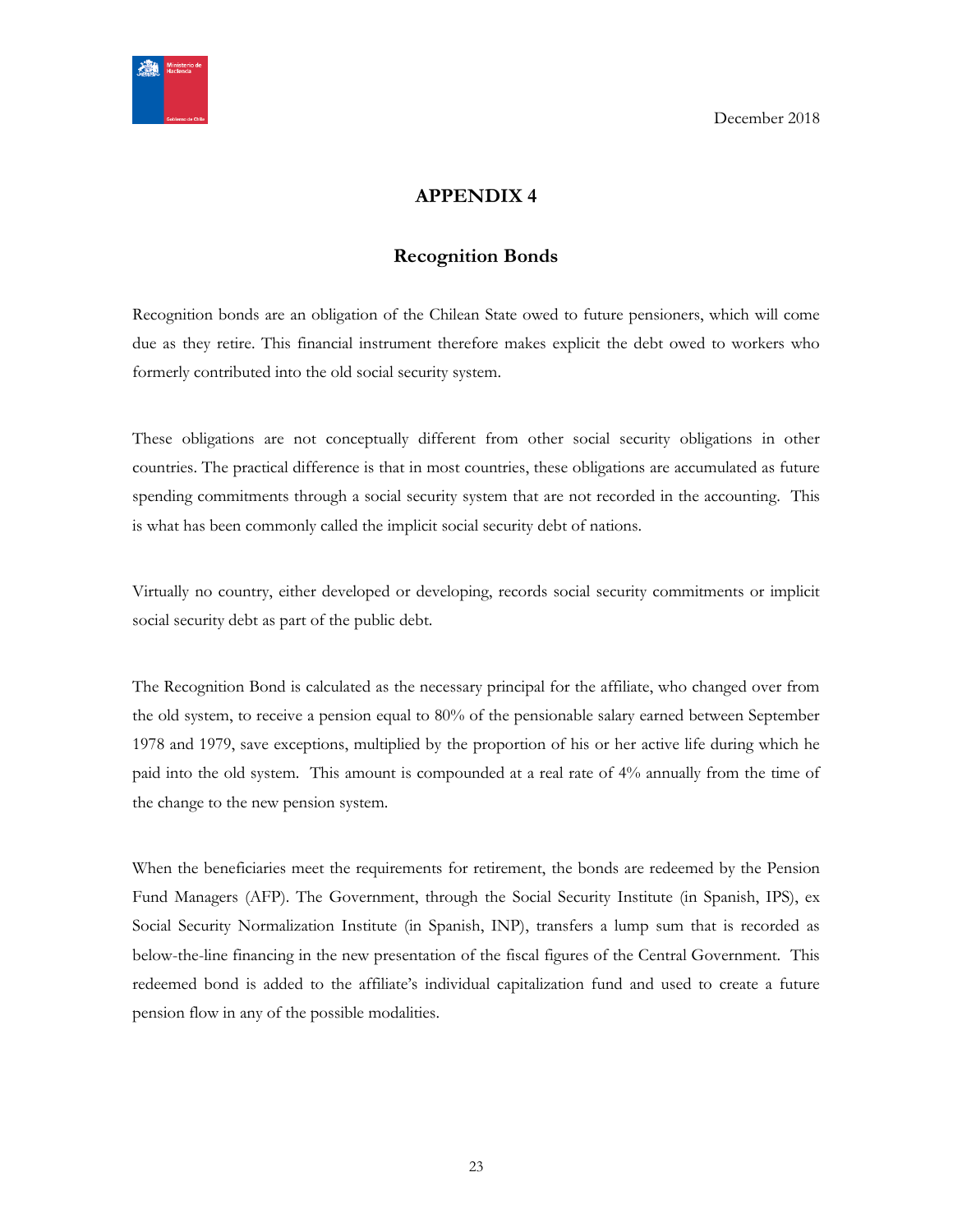

The number of bonds issued and redeemed from 1982 to December 2017 is presented in the table below. The stock has decreased over time as a percentage of GDP.